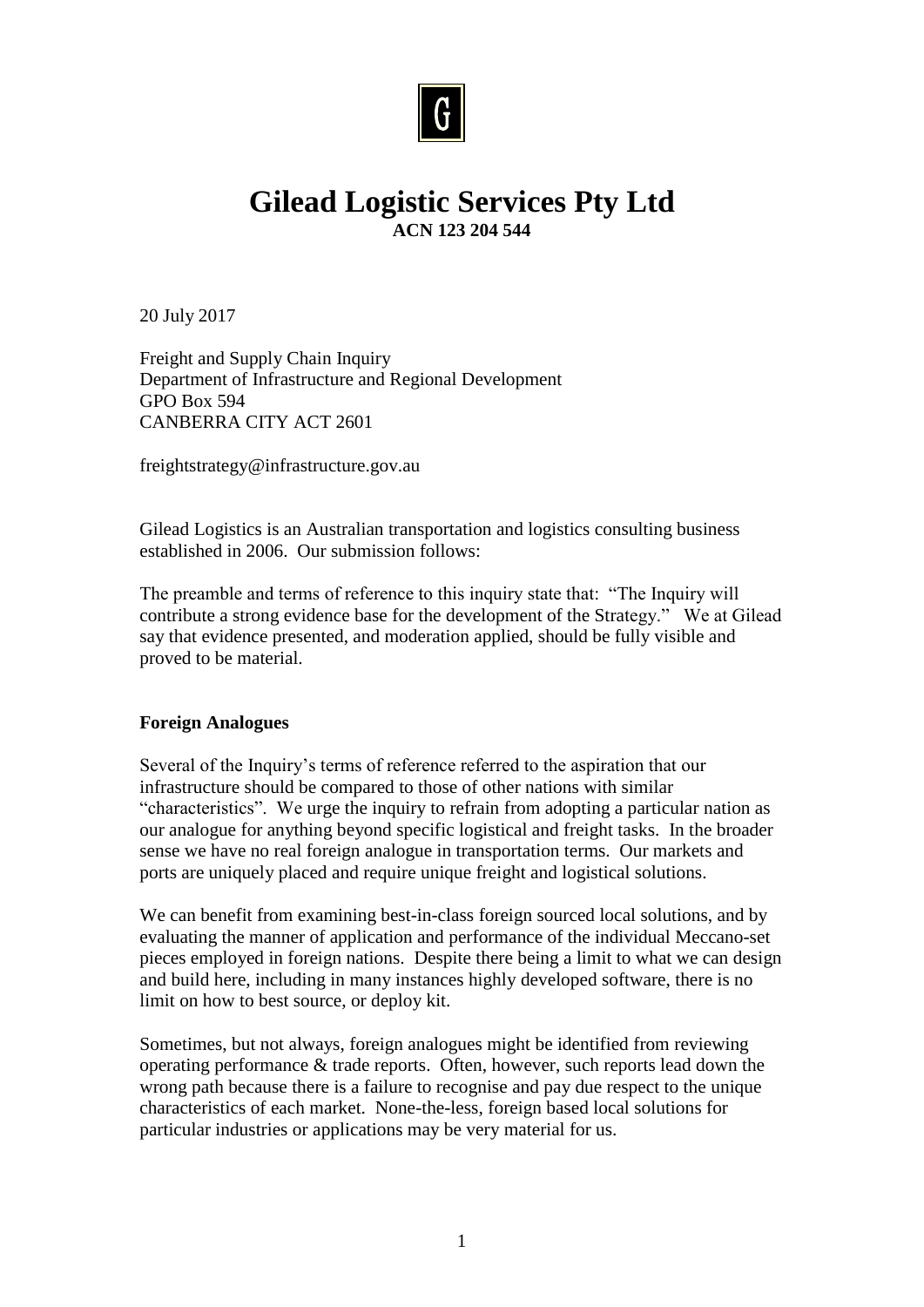## **Market Outlook**

In the near future Australia's local economy is likely to be jolted, just as it has been in the past, by fast-changing events in global markets. On a local economy level, we are already overdue, and the geopolitical imbalances on a global level are self evident. While Australia's recent economic record may imply a "new normal" we prefer to commend Trevor Sykes's work "Two Centuries of Panic" and thereby imply a more likely return to the historically repeated courses of events.

As before in the shock scenarios that confronted Australia, it is likely in adverse circumstances that export markets will be more difficult to access, and imports will be less affordable. If such scenarios prevail, we believe that some industry previously off-shored will return to Australia. And, as a consequence, we ask "to where?"

Given available logistical capacity and corridors, it is unlikely that new production locations will be logistically viable adjacent to the existing port & urban precincts of Australia.

Hence, we do not want our submission to be contained by urban driven agendas. We will, however, address the urban freight task directly and commence with it.

# **Urban Transformation, a Logistical Perspective**

In just a few decades a mighty Australian merchandise transportation & logistics market called finished goods import-distribution grew. In footprint terms, it first displaced production substantially located in our urban environments with import warehouse capacity. The effect of this trend was never adequately measured or mapped. Moreover, the consequent flow changes were never properly mapped. We rely upon inadequate modelling sourced out of intermediate point recorded traffic data (mainly from urban transit choke points), and guesses as to where traffic is sourced or destined.

Planners are now pushing logistical warehouse capacity to the fringes of the sprawled cities. This follows aggressive rates of net urban immigration & consumption growth. This was, and never will be, a credible plan.

Our submission will seek to explain this in terms of the nature of freight movements. We will also be addressing the many false demand signals that are being carried by interest groups. Implicit conflicted interests, like those of developers, whose yields and velocity of transactions are advanced by the restriction of supply, will always generate unreliable industry demand & traffic flow narrative.

We have, on average, built poorly designed (poor flow) warehouse & distribution facilities, with many sited in sub-optimal locales. It takes only a summary review of the dock design and the derived load velocity capabilities of EU, US, and Asian warehouse analogues, in comparison to the average Australian industrial estate warehouse, to note the deficit. Logistics now goes where it is cheapest, and it is displaced whenever better rents are available from other sectors.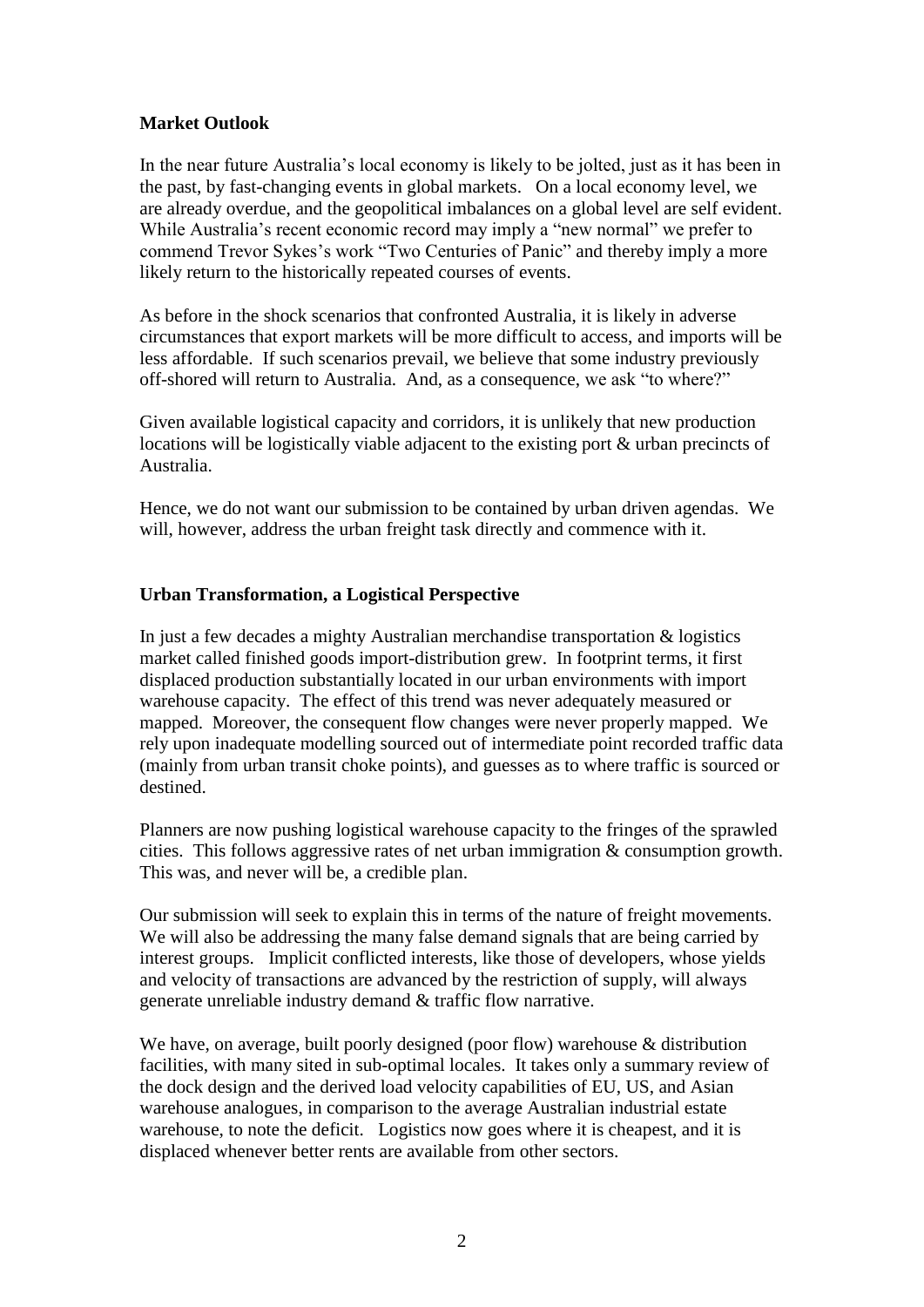In Sydney, dysfunctional urban planning, that which serves to extinguish logistical infrastructure from the urban theatre, is readily visible. We note that the former poorly designed Ashmore Estate warehouse project in Erskineville (where Toll Priority was located) is set to be developed into residential towers, while the shoddily built terraces (of no particular heritage value) in the surrounding area will be maintained.

We do not say that Toll's Erskineville facility was ever anything but a substandard generic box with poor vehicle handling velocity and capacity, we also do not say that Toll Priority's base customer traffic (incl. their location profile) wasn't substantially affected by lesser traffic in the banking sector and city sourced document transmittal. All we say is that the logistical needs of inner urban regions must be supported by either warehouse or transport, and that the planning decisions which in effect degrade warehousing, or transport hub, capacity are not being subject to sufficient scrutiny.

The political PR label heard in the above scenario is usually "urban consolidation", even when no existing low-density urban abode has been consolidated. We also note that the same import-distribution logistical capacity supply that grew out of closed production in the Alexandria-Mascot-Botany theatre is now being ratcheted out by medium density residential development. When we note that we don't see this to the same extent in the Port Melbourne precinct (beyond the Docklands development), and the port of Brisbane, it forms part of our relatively more optimistic view of the future recoverable prospects of Melbourne and Brisbane in comparison to Sydney.

NSW Government planners have imagined our cities based upon a dense and tight ring-road bounded intermediate European city model. This presumes that cities can effectively be logistically supported from the perimeter. Yet we have given little thought to the reality and logistical consequence imposed by our urban sprawl. If we are already sprawled, then we do not improve logistical functionality by building more residential towers. We do not necessarily solve urban logistical and choke point issues by creating rail bypasses for freight to move from a central port to the perimeter. Indeed, we are likely to increase congestion with the increased number and distance travelled of necessarily smaller vehicle movements from that perimeter returning imported goods product to the same urban theatre.

Further, the beyond freight movements from each of our ports (the same that justifies bypass in many international analogues) are presently low as a percentage of our inbound port traffic. As we become logistically smarter in respect of imports this bias toward localism of the ultimate delivery destination at the entry port will increase<sup>1</sup>.

And hence, the interest in promoting this "by-pass-as-a-congestion-fixing-panacea narrative" is not logistically based, nor is it defensible in the majority of transactional applications.

<sup>1</sup> [www.gileadlogistic.com/blog/transportation-architecture-network-fabric](http://www.gileadlogistic.com/blog/transportation-architecture-network-fabric)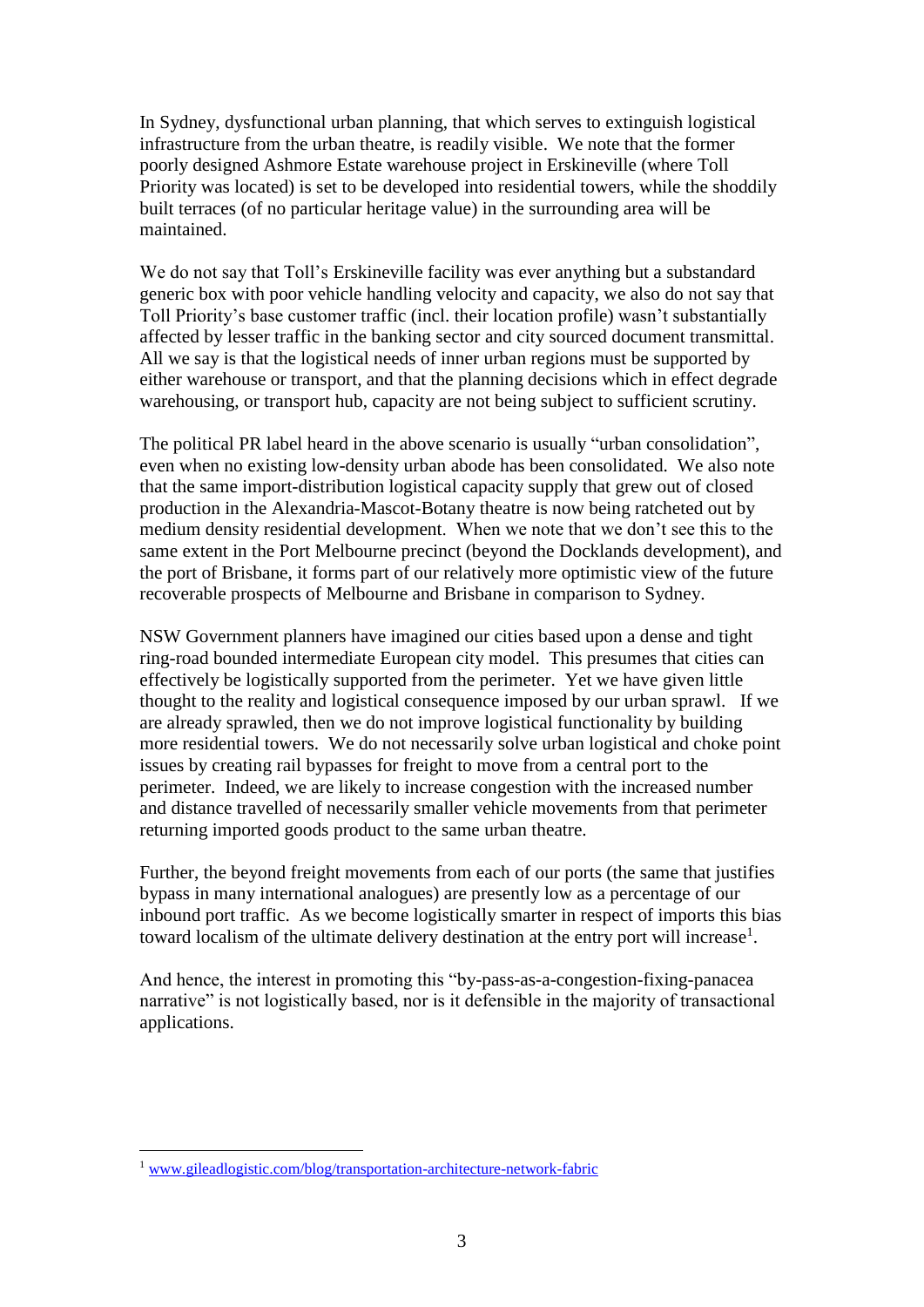## **E-Commerce**

1

In our responses to specific scenarios raised by this inquiry we will make specific suggestions in respect of network design to serve E-Commerce deliveries in urban areas. Undoubtedly, some of the suggestions we will make recognise the irreversibility of government land-use planning decisions that have already crowded out logistical developments in much of the urban theatre. Notwithstanding this, we also wish to clearly state that there is more a tactical rather than a strategic bias framed within our design offering. The reasons for this are as follows:

- 1. E-commerce trends are being led by those with business models that have a remarkable level of similarity with dot.com era businesses that failed. Despite remarkable revenue growth their logistics cost trend as a percentage of revenue keeps rising. Stated measures to reverse the trend have in practice proved to do the opposite. The dominance of the "future earnings" projection as the basis of E-Commerce share prices is déjà vu.
- 2. E-Commerce delivery, in comparison to store delivery, increases the freight volume calculated transportation task by several fold. This is derived from the volume increase accrued by over-packing individual deliveries, and also by the difference when compared to inbound-to-store delivery where transport of shelf loadable like-with-like product generates a lesser transportation volume. As opposed, the E-Commerce merchant often delivers like-with-dislike in over-packs of the aggregated on-line consumer purchases. The only way to mitigate this occurrence is to place the order fulfilment task closer to the consumer.
- 3. E-Commerce locker deliveries will only serve to accentuate the excess overpacking volume issue at the collection facility. In volume terms, the short term storage location at "last mile" endures yet another layer of over-packing (carton/s-in-fixed-sized lockers).
- 4. Supermarkets are served by articulated trucks (semi-trailers) with like-for-like categories of product palletised and loaded aisle location ready. E-Commerce deliveries are presently usually made by small vans, and hence, the on-road vehicular traffic is increased before consideration is given to over-packing derived volume increases. Other shopping centre retail stores may be served inbound by smaller trucks, but by and large, the trend is universal.
- 5. Large shopping centres have sunken delivery docks that serve the need for parking, speed-of-unloading, & product handling by site trolley or pallet trucks. In contrast, small vehicles delivering to consumers must source parking, take more care in loose package loading and unloading, and bring their own trolley (which consumes vehicle load volume)<sup>2</sup>.
- 6. The interests of transport operators and retailer/precinct managers are vitally opposed on the matter of passing trade at the collection handover point. The transport operator wants the transaction completed cleanly and quickly (high velocity), while the shopping centre operator seeks to monetise the dwell-time. This same conflict of interests will apply between the various respective interest groups contemplating the design, access and employ of handover locations in E-Commerce; and it is a matter of determining a functional

<sup>2</sup> [www.citylab.com/transportation/2017/04/cities-seek-deliverance-from-the-e-commerce](http://www.citylab.com/transportation/2017/04/cities-seek-deliverance-from-the-e-commerce-boom/523671/)[boom/523671/](http://www.citylab.com/transportation/2017/04/cities-seek-deliverance-from-the-e-commerce-boom/523671/)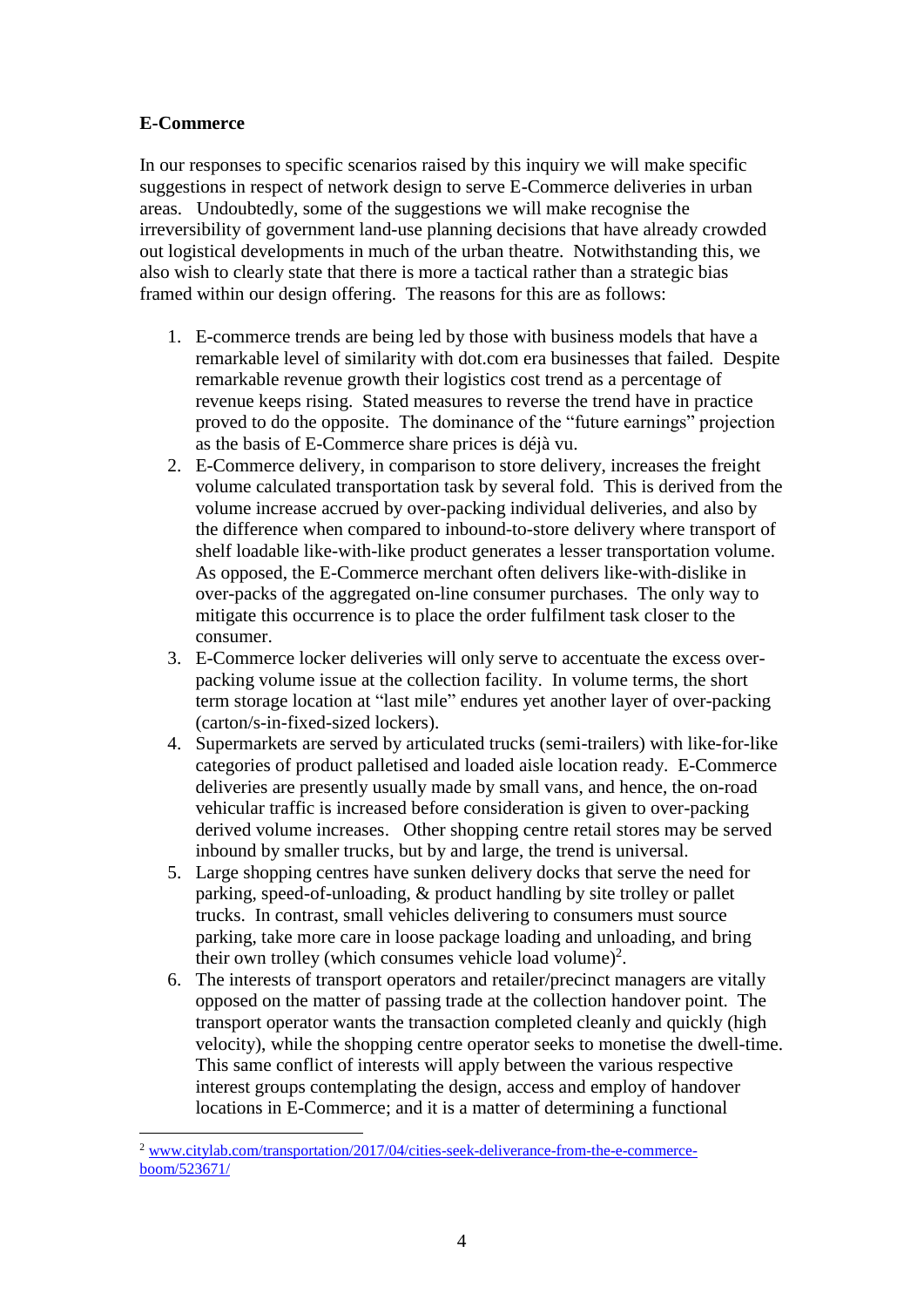priority in the planning regimen. It is a given that Treasury and political interests are likely to align with developer driven sub-optimal transactional collection execution solutions. In part, we can observe this today in the case of Australia Post when observing the queues spilling out their doors onto the footpaths. In this instance, Australia Post's brand damage is likely already uncontainable for the exact reason that they tried to be both an opportunistic retailer, and a delivery agent.

7. Transport biased solutions employed at peak periods are more expensive than warehouse based solutions. Usually it means getting product from further away, and employing more rapid forms of transport. This applies at both the pre-distribution stage and the order fulfilment stage. The E-Commerce phenomenon in part is driven by consumer time deficits which nourished the growth of the late & instant on-line purchase decision for high-turn rate gifts. Giftware may be characteristically voluminous, but in comparison to transport solutions retailers have learnt to bias their floors toward it during peak periods. There is no opportunity to do this in the transport sector of the E-Commerce solution unless high-turn items are brought forward in the logistical theatre closer to consumers for fulfilment, and as a consequence are separated in delivery transactional terms from other purchases.

Australia's retail market will not break with global trends. There will be more E-Commerce in the short term (+11.5% annual growth according to Australia Post projections)<sup>3</sup>. In the medium term E-Commerce may not survive as it is presently structured, but it is likely that increased levels of activity will persist. Gilead recommends that the priority in dealing with these changes must be both to accommodate short term growth, yet more importantly provide adaptable solutions.

### **Urban Logistics**

Returning to logistical planning in general, in this country we have a lot of real estate, and very long road and rail corridors. We also have a lot of inventory sitting on shelves at a considerable distance from the point of local consumption because storage facility costs are high. Urban storage costs are high due to increasingly constricted storage land supply. This in turn is driven by planning encroachments, and the lack of redevelopment of poorly designed legacy sites that might provide productivity gains.

If a planner's conception holds that, in the case of services industry infilling spaces previously occupied by production and logistics is just one industry replacing another, it is patently absurd in logistical & freight terms. Services industry areas are becoming the near-equivalent of the dormitory suburban area in respect of the directional flow of the freight task. Given the decline of paper based communication there is lesser volumes of back-load traffic from a commercial/financial services industry district. E-Commerce deliveries being consigned to workplaces make the imbalance worse. In the main, E-Commerce is not effected from retailers locally in such districts. Whether urban workers are housed in towers in a mixed commercial

<sup>3</sup><https://acquire.startrack.com.au/register>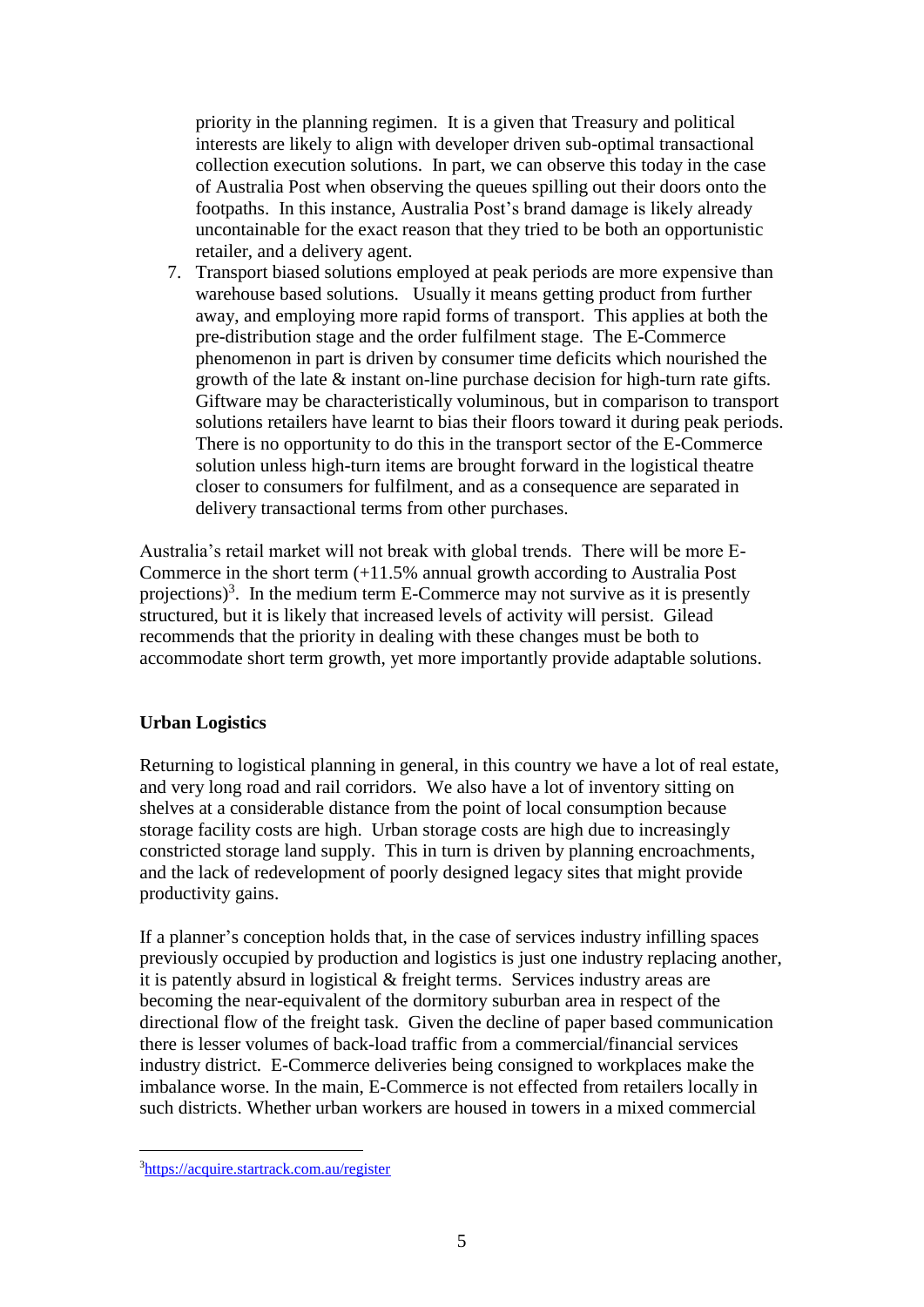and tower precinct, or in a high density residential precinct, on current planning settings, delivery will be made from the fringes by increased numbers of small vehicles moving over long distances from "affordable" warehousing locations. Those vehicles will return over that same great distance to the fringe empty. These realities must form part of the transport-versus-warehouse consciousness developed by urban planners.

Gilead invites this inquiry to examine the diametrically opposed positions of industry stakeholders in respect of the PUD (Pick up and Delivery) propositions of the auto logistics industry based out of Port Kembla, as opposed to the MIST terminal interests based upon the rail freight bypass link from Port Botany. The former's conclusion in respect of rejecting short haul rail and double-handling was included in the semicompleted but mothballed Maldon-to-Dombarton rail alignment cost-benefit study<sup>4</sup>. The auto logistics industry's position was cited in the report as being against the employ of rail from port to the city fringe for distribution, this came despite the longer truck line haul distance from Port Kembla to the Sydney basin, or to pre-delivery facility destinations. In comparison, Port Botany landed containers are presently being delivered to ultimate consignees directly within Sydney or hubbed by rail closer in.

The MIST terminal's interests, in respect of full container intermediation and onward delivery in the Sydney basin (as opposed to containers unstuffed, warehoused, and product later distributed), and the interests of operators of direct PUD of containers from Botany, are hence at odds. For a logistical cost-benefit analysis that serves trade to prevail in this same contest, close scrutiny must be paid to ensure future road usage charge even-handedness. This scrutiny must be particularly acute in respect of any environmental / congestion claim made by container rail freight urban bypass corridor users, given that the storage location may require ultimate delivery by trucking back into the city in corridors also used by low paid commuters housed in the south west who are often found to be working in the commercial districts of the city. It is noteworthy that the MIST project is reported to have received \$150 million in funding from the CEFC (Clean Energy Finance Corp)<sup>5</sup>, and yet our submission describes elements of effect that MIST activity could generate exactly the opposite to the claimed net clean outcome in the urban theatre.

In respect of MIST, in our judgement, if there were to be a growth of inland or interstate line haul volumes (derived of goods imported through Sydney port); or if there was expected significant industry derived market growth in the local south west Sydney area; then, given material evidence, we would be more supportive in our prognosis. However, in our estimation Sydney is presently losing import-distribution business to Melbourne and Brisbane, and it is likely to have a lesser share of national centralised imported inventories on current trends. This, in turn, means less beyond Sydney outbound traffic that would otherwise bolster MIST's business case.

<sup>4</sup>[http://investment.infrastructure.gov.au/publications/reports/pdf/Maldon\\_Dombarton\\_Feasibility\\_Study](http://investment.infrastructure.gov.au/publications/reports/pdf/Maldon_Dombarton_Feasibility_Study_Full_Report_Final.pdf) Full Report Final.pdf

<sup>5</sup> <https://au.finance.yahoo.com/news/qube-gets-backing-freight-interchange-030801114.html>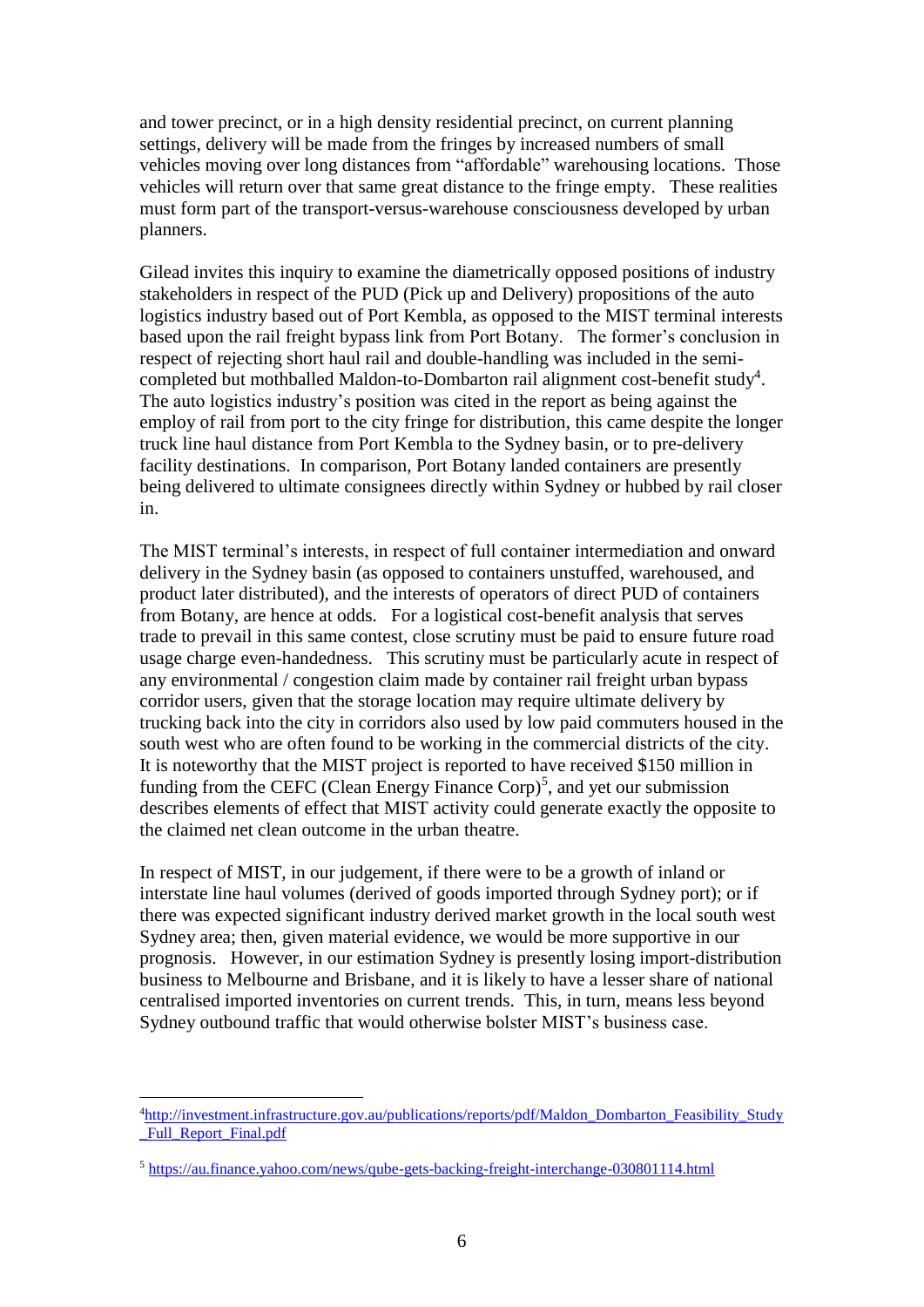In respect of modelling business that is most suitable for distribution centres (DC) located in the near-beyond regions of an Australian city, the high volume sector that has made a good business case for it is the supermarket DC. Introducing inbound rail capability to the MIST style of DC is a good idea if the inland rail unit costs for intermodal traffic can be remarkably reduced by the introduction of a completely altered rail network model. One reason such DC locations work for this sector of business is the supermarket DC's relatively higher level of inbound volume sourced from the inland (local produce and derived manufactures). This means the inbound flow direction is substantially reversed, although import from the adjacent port remains a factor. These DC's feed full truckloads of consumption goods on single journeys via ring roads to shopping centre docks. This creates a different proposition to smaller trucks, those with multiple urban deliveries of either cartons or pallets that would carry other more import biased finished goods being distributed in the urban environment from the fringes.

Although we would like it to be very different, there is also no present policy trend prioritising inland production planning that we are aware of. As we do not see high speed inter-city rail passenger transport corridors as being any more viable across the inland than we see the coastal corridor, we don't see inland demographics increasing unless the new inland production locales become a factor. As a result, we conclude that the future of decentralisation is dependent upon global events, and the potential for on-shoring production, or greater levels of value-adding to extant primary production.

Given the Maldon-Dombarton rail corridor project entrails we are hardly surprised by the narrative course of the MIST terminal project. The most elemental difference to be noted between Maldon-Dombarton and MIST is the industry view of the negatives of double handling of vehicles on one side, and pro-double handling on the other, being diametrically opposed. It is noteworthy that Qube have a significant interest in that same relatively tightly held auto logistics sector<sup>6</sup>.

# **Adaptability**

Upon examination, the planning basis of present and pending Australian freight and logistical infrastructure development projects can hardly be rated as adaptable. However, if we were to examine our past successes, and those of North America (through to the '60s), we would see that adaptability correlates with success over any extended term.

The Australian case of urban production sites being converted into logistics parks, from the 1970's forward, can be also cited as an example of successful adaptation, even if we acknowledge that we fell into the position, and then executed poorly.

More significantly, we note that the reason Australian trucking succeeded in the last half century, while other transportation infrastructure & logistics infrastructure lagged in productivity for many decades (during fast changing times from the 1960's forward), was down to that sector's adaptability.

<sup>6</sup> [www.prixcar.com.au/shareholders/](http://www.prixcar.com.au/shareholders/)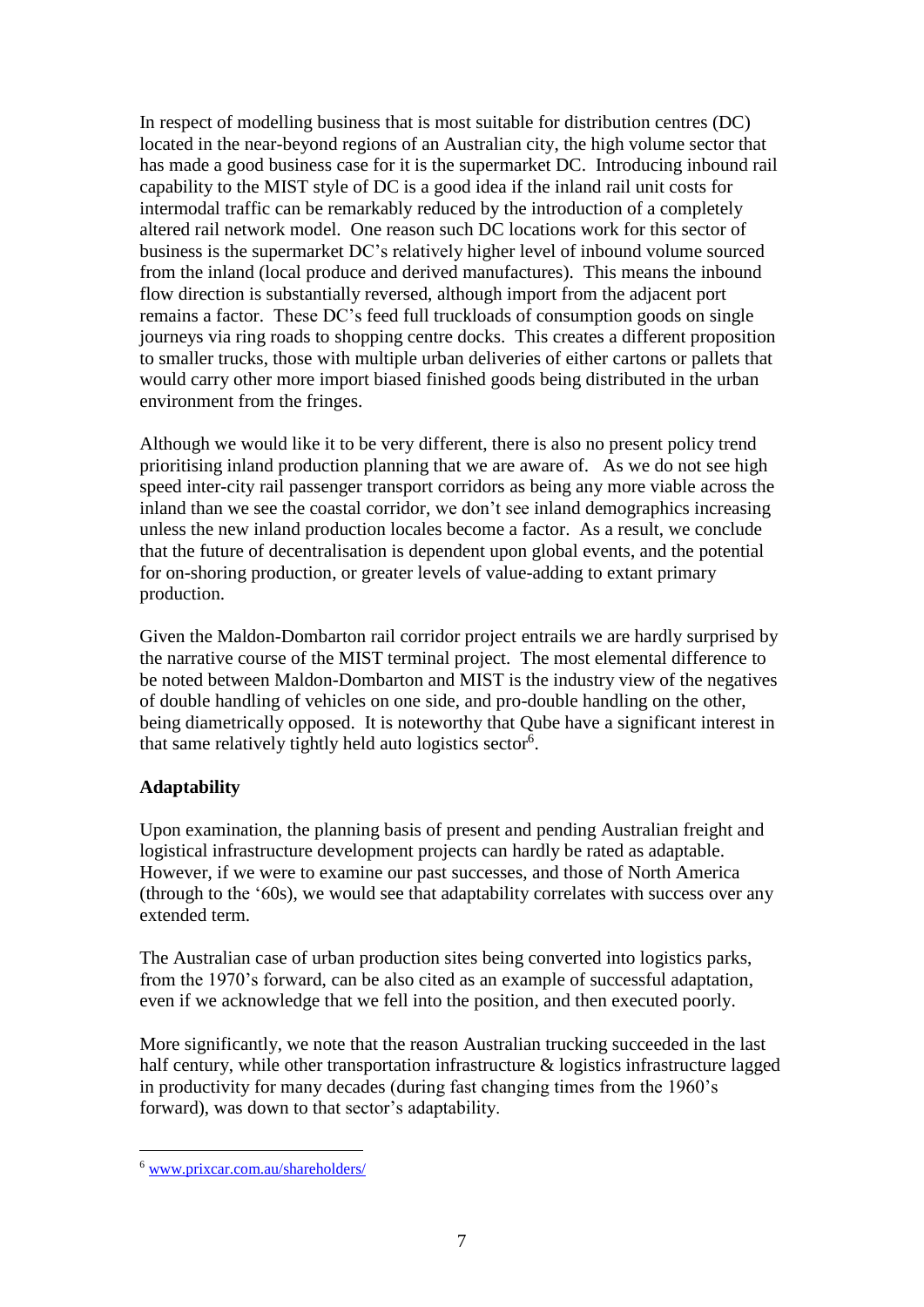Productivity in the trucking sector was founded & sustained by the presence of the owner-driver baseline. Competitiveness & entrepreneurship was a consequence in the trucking sector despite the notorious anti-competitive efforts of the states, conglomerate leaders, and organised labour.

Political economy proponents in Australia do not lucidly illustrate the contemporary negative inertia brought to our economy by monopolist's (state & private) past follies. Hence, in competing with land price inflation and monopoly franchises, recognition of long-tailed liabilities "has no horse in the race".

Australia can't afford another productivity debacle, as we had with the ports & rail in the post-war king dollar era. Although our economy was forced to open to the world, our transport efficiency was a can that got kicked down the road for decades due to the obstructive efforts of politically affiliated anti-competitive interest groups. The port and rail morass was fated well before stamp duty and developer interests seriously entered into the urban politico-logistical fray; so the one interest group, or the other, isn't the source of the issue.

From the 70's forward our trading economy was opened on a ratcheted basis under US leadership. However, if there is any impending fracturing of global trade, the ensuing changes are likely to come upon us far faster. Given the aforementioned possibility, it is now an existential imperative that adaptability becomes among the highest priorities that we place when developing any transportation and logistics infrastructure plan. Freight & logistic interests must also be brought back inside the umbrella of the Commonwealth's general forecasting and planning regime, and be give the opportunity to stare down treasury's short-termism when necessary.

The first thing to acknowledge, when developing a sound perspective on future infrastructure demands in our economy, is that we had little local policy influence in respect of opening our economy in the past. We do not move world events, nor can we resist them.

It is indisputable, that if a set of collective actions made it sustainable, the major world trading economies (including the Eastern producers) would all act to maintain present levels of western purchasing power in the short-to-medium term. Countervailing this though, we note the fear of deflation being widely reported, and this fear is evident in market interventions. We also see reactionary ideas from America such as that suggesting China might be encouraged to issue their treasury debt in USD (in order to keep western purchasing power alive). These are canary-inthe-coal-mine events, or "grey rhinos" as they are lately being labelled.

We do not need to make any specific prediction of how the course of events will unfold from the above scenario, for our punditry we need only argue that our relative national purchasing power, a significant part of which is derived of Australia's services in washing carry-traded Dollars/Euros through debt and commodity prices, is at risk. The flow on from this would be in the lower levels of foreign sourced wholesale funding for Australian banks if western-eastern trade imbalances and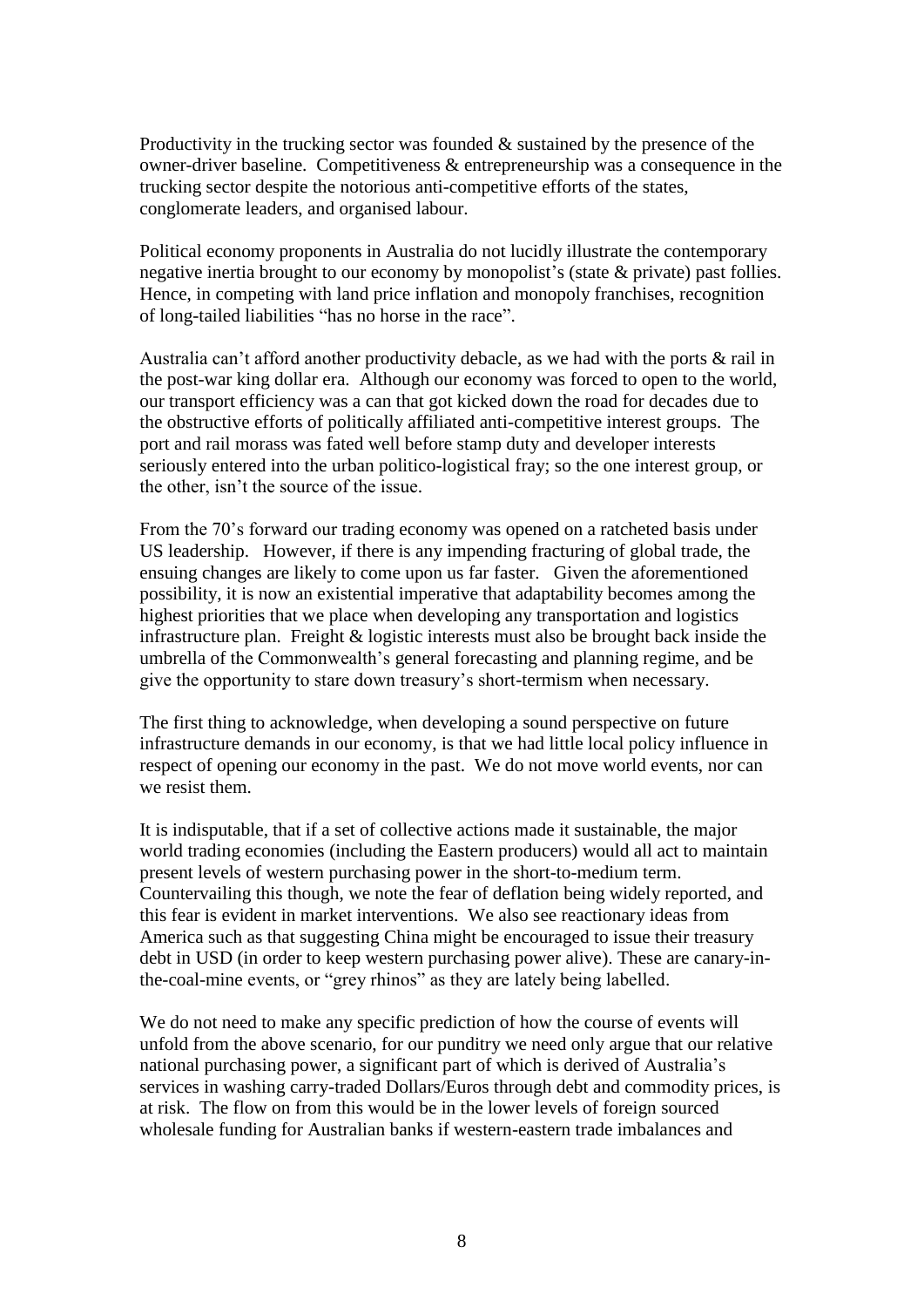commodity/energy deficits were to decline as contemporary US policy has set as its objective<sup>7</sup>.

We can already demonstrate that merchandise trades in the global economy are becoming less polarised<sup>8</sup>, and that large hub and spoke networks are being challenged for relevance. Even among the surveyed US establishment, in respect of shipping, this has become an orthodox view<sup>9</sup>. Gilead has made this same case when we saw smaller ports, and smaller trades, taking greater shares of global trade<sup>10</sup>.

Smaller trades are not easily crafted (we recognise this after spending significant amounts of time in the '90s supporting Austrade and being theirs in the Western Sydney Export Centre). At that time there was little success among SME exporters because inbound distribution channels in destination markets were controlled at hubs by larger players. Decentralisation globally would see this situation altered, and in less liquid times locally, more medium-large businesses would be attracted to export. In the face of potential trading difficulties elsewhere, smaller regional trades may provide significant new opportunities for Australia if our infrastructure planning is mindful of them, and new low cost regional port projects are given a good hearing.

In respect of shipping, Gilead has long described the large ocean liner shipping companies of the world as having entered into precarious structural positions $^{11}$ . The effects of this can be observed in the present forced mergers of liner operations, and in the depth of laid up tonnage in the global container fleets.

At this point we have completed our view of the global context from which we believe an Australian transportation and logistics infrastructure plan should emerge. Recently Gilead published a series of articles on Australian Transportation Network Planning<sup>12</sup>, in that 10 part series we provided a wider local context to the views we will be expressing here. We set about this task due to our view of ensuing generational change, but we have been covering disruption and tech for several years. Our record of punditry over past decades (in respect of evolution in the transportation sector globally) is solid, and we stand by our views $^{13}$ .

<u>.</u>

<sup>7</sup> <http://money.cnn.com/2017/07/14/news/economy/china-us-trade-talks-100-days-trump-xi/index.html>

<sup>8</sup>The Rise of the North-South & South-South Trades: [www.gileadlogistic.com/blog/improving-supply](http://www.gileadlogistic.com/blog/improving-supply-chain-networks-part-3)[chain-networks-part-3](http://www.gileadlogistic.com/blog/improving-supply-chain-networks-part-3)

<sup>9</sup> <http://transportsurvey.nortonrosefulbright.online/>

<sup>10</sup> Ports & Ships that Serve:[www.gileadlogistic.com/blog/improving-supply-chain-networks-part-5](http://www.gileadlogistic.com/blog/improving-supply-chain-networks-part-5)

<sup>&</sup>lt;sup>11</sup> Ports & Ships – is the Lesser to be the Greater? [www.gileadlogistic.com/blog/improving-supply](http://www.gileadlogistic.com/blog/improving-supply-chain-networks-part-2)[chain-networks-part-2](http://www.gileadlogistic.com/blog/improving-supply-chain-networks-part-2)

<sup>12</sup> [www.gileadlogistic.com/blog/australian-transport-network-planning-part-1-of-the-series](http://www.gileadlogistic.com/blog/australian-transport-network-planning-part-1-of-the-series)

<sup>13</sup> [www.gileadlogistic.com/blog/transportation-brands-culture-disconnecting-with-value](http://www.gileadlogistic.com/blog/transportation-brands-culture-disconnecting-with-value)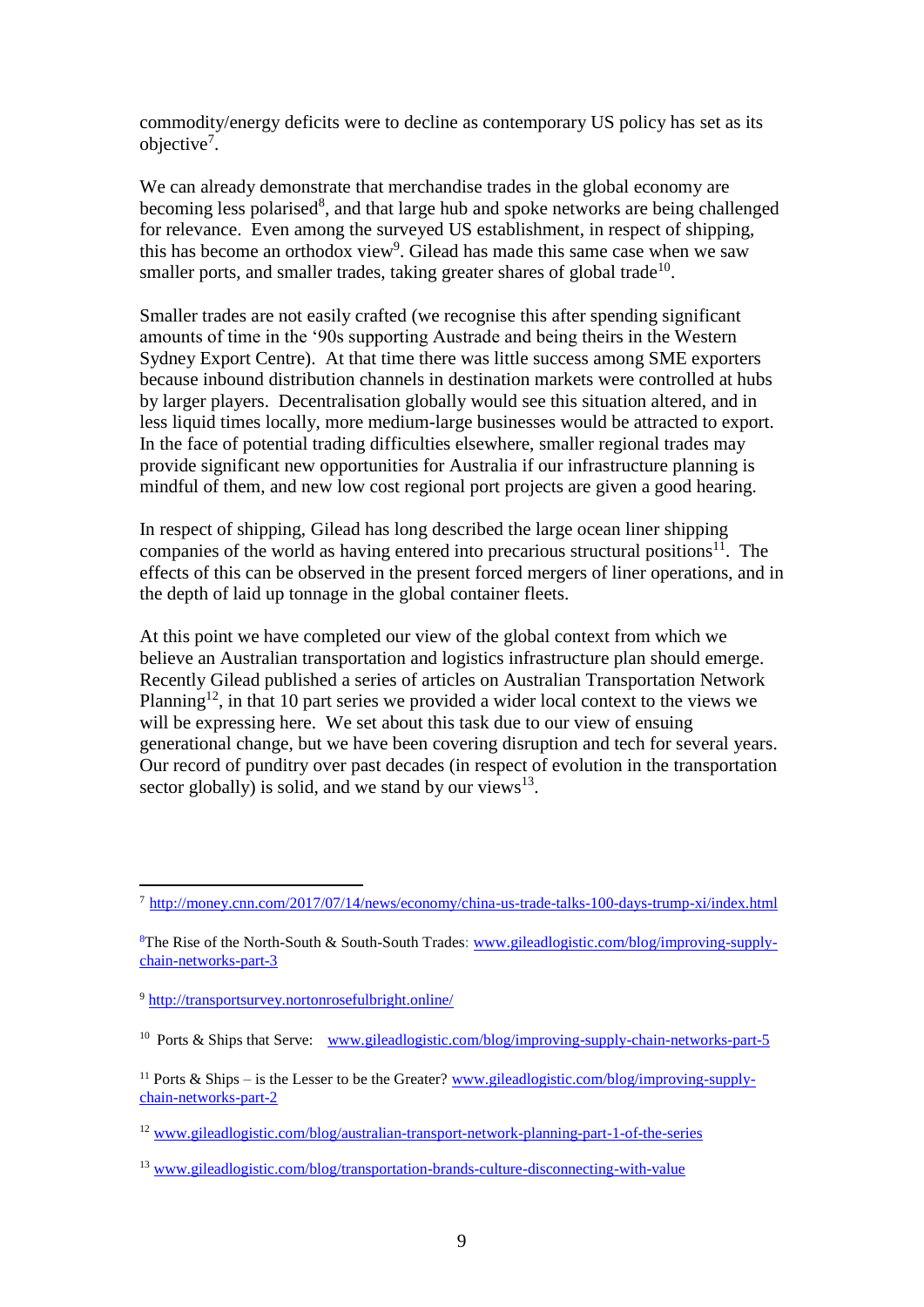# **Energy**

We have no particular expertise in the energy industry but we note the rapid emergence of US shale. From one minute Australian interests are about to employ an LNG import terminal offshore from Los Angeles to supply Australian LNG to the US, and the next the US is snapping at our heels vying to be the world's largest LNG exporter.<sup>14</sup> There is also dot-com feel to proffered US shale oil production costs and the longevity of production. As we are reliant on imported diesel and avgas, and are now substantially so for petrol, we should not plan freight infrastructure without considering, at a minimum, the means of adapting to fast price rises and threats to import security. We note that the Commonwealth has recently sought to increase strategic reserves marginally due to our declining refining capacity and diversity of production sites, so that reflects at least partial recognition of the issue.

# **Strategic Outlook Consensus**

The essence of our recommendation to this inquiry is that Australia must develop of a consensus view of the broad landscape & nature of transportation infrastructure needs.

Transportation and logistics is almost necessarily a fragmented industry. Those prominent transportation & logistics service provider names featured among analysts usually each have limited competencies. Conglomerates in the transportation and logistics sector have often been observed failing after overreach beyond their leadership's ability to understand and administer subsidiaries.<sup>15</sup> Our point here is that undertaking a wide ranging inquiry where ultimately the sourcing proves to be from a limited number of better resourced contributing parties may be problematic from the outset.

It strikes us that the issue of problematical data gathering and quality is not new, or so says our personal experience after preparing ABS survey data for two decades or so. The transport markets hardly ever allow an individual enterprise to contribute data codified & weighted in such a way that a wider general trend will accurately appear (as a consequence of the aggregation of the data across the industry). The sight of ABS staff now being moved on to new working lives by way of redundancy isn't just about emergent technologies, or recent respondent disinterest; this is a long run issue that won't likely be solved by any presently affordable means or survey methodology.

Despite the weight of voices usually heard when transport and logistic industry questions are raised, the share of logistics and supply chain services performed by the recognised industry sector remains small in comparison to that performed or tightly contracted by trading & production businesses themselves. This is a universal feature found in most market economies. When we say "tightly contracted" here, we mean that the principal is the substantial stakeholder in the network design, even though third party contractors (3PLs) may execute in one or many sectors. Australian trading and production businesses, however, often express their interests narrowly &

<sup>&</sup>lt;u>.</u> <sup>14</sup> <http://splash247.com/iea-data-predicts-us-will-become-worlds-second-biggest-lng-exporter-2022/>

<sup>15</sup> [www.gileadlogistic.com/blog/transportation-brands-culture-disconnecting-with-value](http://www.gileadlogistic.com/blog/transportation-brands-culture-disconnecting-with-value)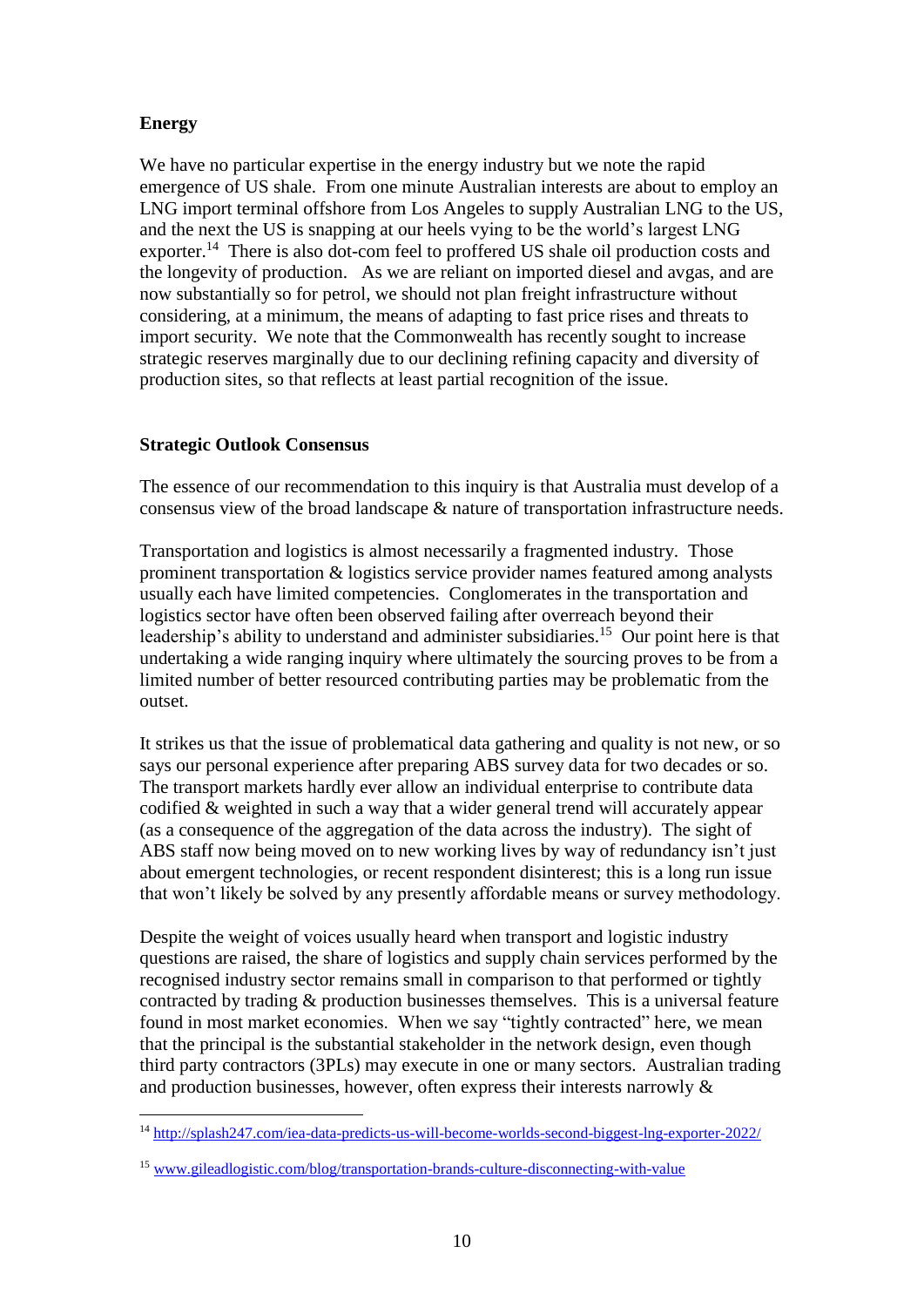reactively in respect of functional logistical requirements and planning issues. There is often only so much resource, even in respect of allocation to political lobbying, and logistics doesn't make the top of the power point slide in the boardroom.

The above is very different in Germany, where trading & production businesses normally have a main board director with both logistical academic qualifications and line logistical management experience.

In comparison to 3PLs, in seeking to explore broader logistical planning issues, it is usually better to engage most trading & production businesses in a collegiate environment inclusive of senior management, as government once did in the now distant past $^{16}$ .

Recently at Gilead we wrote extensively criticising the quality of the work of ARTC surveys, reports, & lack of data for analysis observed on the Inland Rail Project reports delivered in the last decade.<sup>17</sup> We chose at that time to compare these ARTC inquiry processes and reports with the same 1974 Bureau of Transport and Economics Report into the required redevelopment of an intermodal terminal to serve the Port of Brisbane referred to above.

The abovementioned Bureau of Transport and Economics Report arose out of a clear consensus having been reached on the impending direction and characteristics of trade. The 1974 report was executed within a 3 month timeline, with high ranking responsible officers having spent considerable time in the field with a diverse number of industry managers. The project team delivered a concise and clear set of objectives & requirements. Subsequently, the wisdom of the investment in the Port of Brisbane's intermodal terminal was proved. The Commonwealth's agencies and/or consultancies patently must rediscover this manner of execution, and more particularly, that same work ethic, conscientiousness, and succinct reporting methodology.

We recommend that this inquiry adopts only evidence-based likely trends in the nature and flow of trade when shaping narrative. Further, proponents that might bring scenarios reflecting the safety of projecting incremental change should stand on no firmer ground than others. However, we cannot let policy development be led by the PR efforts of tech conglomerates that seek to bolster their market liquidity by means "Notoriety Over Materiality" PR efforts<sup>18</sup>. That same PR is employed in order to hold precarious debt ratings, and obscure a lack of operating earnings. They do this by means of claiming to be sourcing miraculous future technology based cost cutting or earnings growth generating solutions. The success of these PR efforts in entering into general media delivered market reports & academia means care must be taken to identify them as a class, and to subsequently discount them.

<u>.</u>

<sup>16</sup> Bureau of Transport Economics Report Feb, 1974) [https://bitre.gov.au/publicati\(ons/1974/files/report\\_012.pdf](https://bitre.gov.au/publications/1974/files/report_012.pdf)

<sup>17</sup> [www.gileadlogistic.com/blog/the-walk-on-by-proposal-for-the-eastern-australian-inland-rail](http://www.gileadlogistic.com/blog/the-walk-on-by-proposal-for-the-eastern-australian-inland-rail-development-australian-transportation-network-planning-part-5)[development-australian-transportation-network-planning-part-5](http://www.gileadlogistic.com/blog/the-walk-on-by-proposal-for-the-eastern-australian-inland-rail-development-australian-transportation-network-planning-part-5)

<sup>18</sup> [www.gileadlogistic.com/blog/amazon-first-class-pr-minds-see-notoriety-ruling-over-materiality](http://www.gileadlogistic.com/blog/amazon-first-class-pr-minds-see-notoriety-ruling-over-materiality)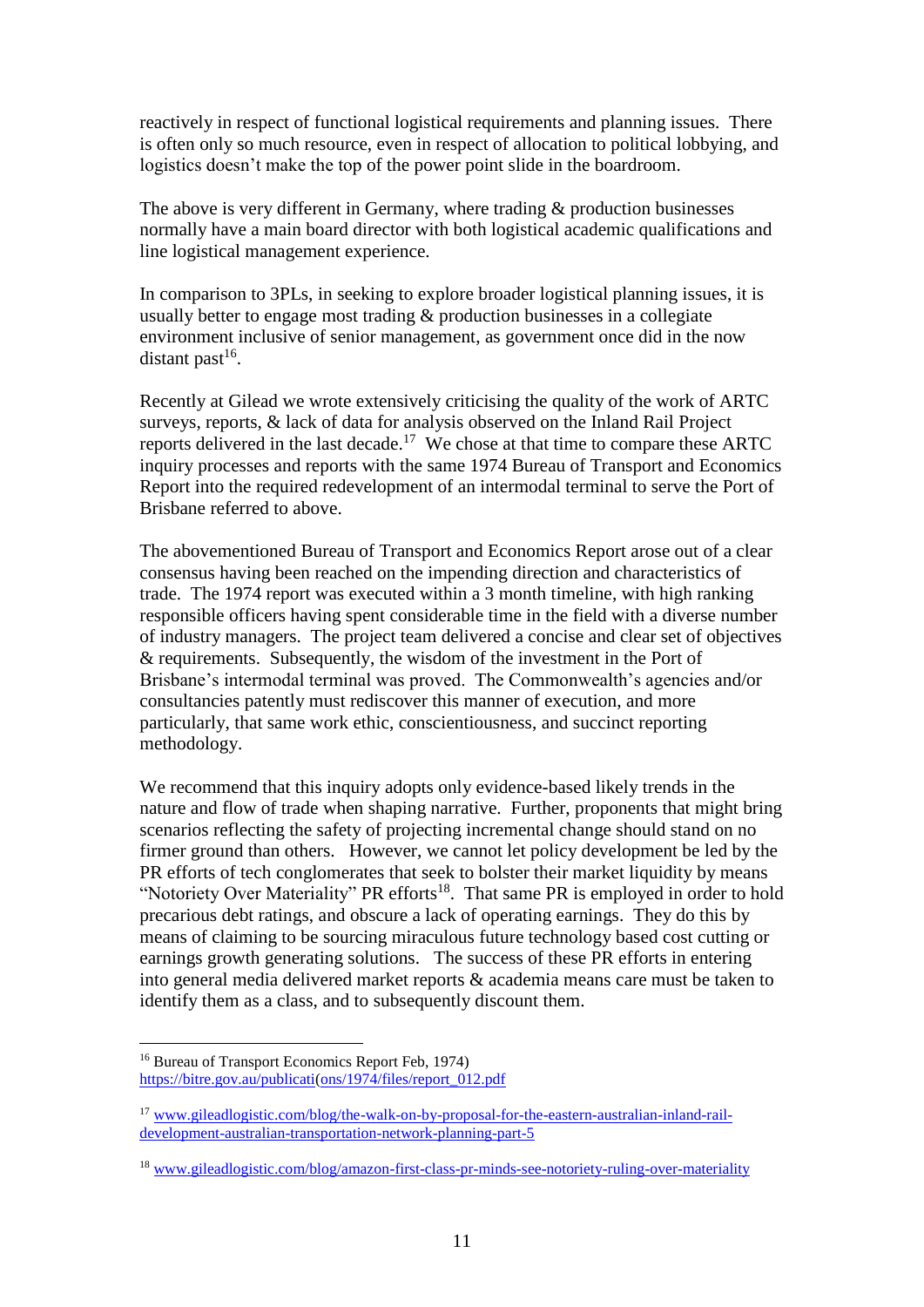If, in Australia, we can make limited investments that make us better prepared for external market shocks, and they can create a better freight transportation network model in the here and now, we should prioritise them.

## **Rail Competition**

In respect of the enquiries' call to develop policy that would encourage "efficient pricing and competitive access arrangements for key infrastructure assets", Gilead is critical of the contemporary policy regimes of the ARTC and ACCC.<sup>19</sup> We do not believe that an academic, by means of studying the past financial reports of carriers, and making essentially commercial judgements based upon user submissions, will ever source the required level of commercial acumen to deliver access decisions that prioritise the future volume growth, and derivable network efficiencies, required to optimise shared infrastructure assets in public ownership.

ROIC based pricing determinations are just cost-plus scenarios, and they will perform no better than any other arrangements of that genre seen in the past. In effect, the access regime as it stands is continuously at risk of reaching arbitrary determinations based upon obscure policy positions. If levers are continuously pulled, and duopolies are implemented and micro-managed by government, we will surely only end up exactly where we were with the ports in the 80's.

Gilead's rail network contentions are:

- 1. An ARTC network model must initially be designed with future performance and network growth as its primary objective
- 2. Pricing must penalise under-performing above-rail operations in order to encourage investment in better rolling stock and operational execution
- 3. A competition model should be defined that allows operators to achieve near maximal economies, yet also see user income growth dependent upon achieving long-run network growth
- 4. The threat of business loss at the margins of a user's natural area of advantageous operations should be at such levels that it will have a material affect on income (there should be no absolute territorial franchises)
- 5. Modal competition must be as open as is practicable

### **Global Merchandise Trade Prognoses**

1

The Gilead sea-change prognoses in respect of global merchandise trades<sup>20</sup> has the emerging environment as one of fracturing trades with smaller ports in aggregate gaining greater shares of the global economy. We explained the observed pre-

<sup>19</sup> [www.gileadlogistic.com/blog/inland-rail-competition-australian-transportation-network-planning](http://www.gileadlogistic.com/blog/inland-rail-competition-australian-transportation-network-planning-part-9)[part-9](http://www.gileadlogistic.com/blog/inland-rail-competition-australian-transportation-network-planning-part-9)

<sup>20</sup> *Ports & Ships – is the Lesser to be the Greater?* [www.gileadlogistic.com/blog/improving-supply](http://www.gileadlogistic.com/blog/improving-supply-chain-networks-part-2)[chain-networks-part-2](http://www.gileadlogistic.com/blog/improving-supply-chain-networks-part-2)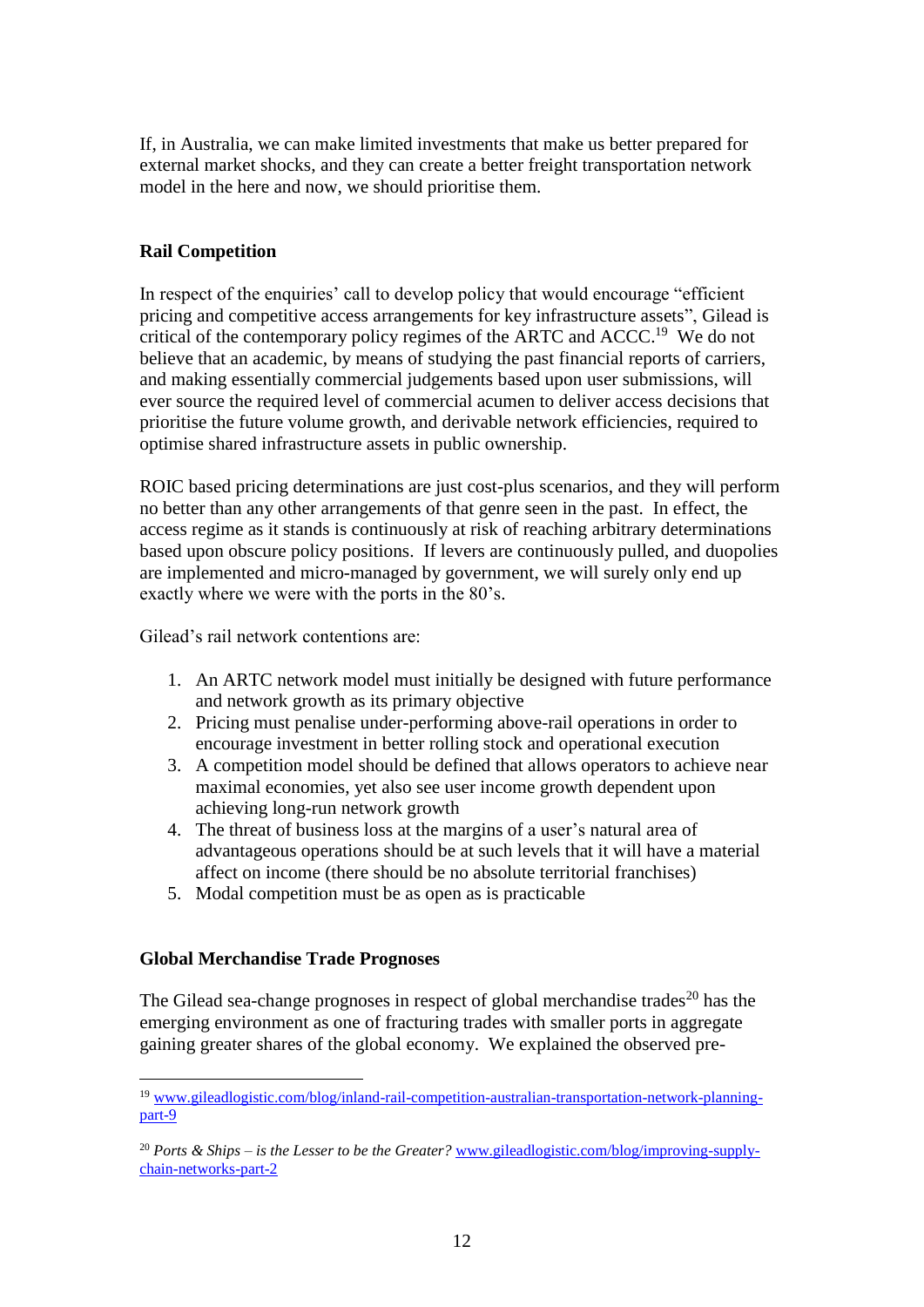conditions, and referenced supporting evidence some years ago, but it is only more recently that similar narrative is entering into the mainstream lexicon globally. <sup>21</sup><sup>22</sup>

The above would reverse the recent course & style of much of the hub and transportation infrastructure development in the Asia Pacific theatre. This previous course in AP in the past 30 years held that port volume growth & centralisation was an essential pattern. Gilead's broad contentions have for some time been:

- 1. Super-sized regional hub ports will not serve emergent global trades effectively in future
- 2. Super-sized container ships (ULCVs) are ill suited to emergent global trades
- 3. Hub-skipping (the employ of smaller ports directly served) is likely to be ascendant in future
- 4. More diversity in trades will lead to a need for more highly automated small ports and ships
- 5. The better employ of the transport cycle in supply chain optimisation will see a reduced employ of inbound centralised (eg: national) distribution centres

## **Smaller Automated Geared Ships & Coastal Ports**

Gilead believes the above opens a pathway for the future return to the employ in Australia of more diverse container vessels and sailing loops (especially in regional international shipping – including the Indonesian archipelago and to/from other smaller ports in SE Asia). These same vessels may serve our coastal shipping by means of cabotage.

Australia is likely not equipped to lead in the construction of a class of smaller geared container carrying ship that may change the shape of international shipping networks. Yet this particular style of highly efficient and more automated small container ship will need to emerge in global trade in order for extant port hub and spoke networks dominance to be challenged. To be successful, this class of ship will need to be built in scale at the larger & most efficient shipyards in the world. That doesn't mean, however, that Australia cannot be active in exploring their design and potential employ (following our early-adopter heritage).

In the immediate South-East Asian theatre, the more that lightly crewed ships proliferate, those same that might employ minimal port-based infrastructure, the more Australian trade potential may be served. Those same independent entrepreneurial characteristics that have made trailer-load trucking a success globally may, in future, serve as a part of the growth fabric of regional shipping. Hence, we have in the past referred to this potential class of ship as the Liberty Ship after the US WWII supply ship of the same name<sup>23</sup>.

<sup>21</sup> [https://theloadstar.co.uk/cost-advantages-of-ultra-large-container-vessels-are-disappearing-due-to](https://theloadstar.co.uk/cost-advantages-of-ultra-large-container-vessels-are-disappearing-due-to-low-oil-prices-and-overcapacity/)[low-oil-prices-and-overcapacity/](https://theloadstar.co.uk/cost-advantages-of-ultra-large-container-vessels-are-disappearing-due-to-low-oil-prices-and-overcapacity/)

<sup>22</sup> [https://theloadstar.co.uk/terminals-will-suffer-catastrophic-economic-failure-next-years-warns](https://theloadstar.co.uk/terminals-will-suffer-catastrophic-economic-failure-next-years-warns-analyst/)[analyst/](https://theloadstar.co.uk/terminals-will-suffer-catastrophic-economic-failure-next-years-warns-analyst/)

 $^{23}$  [https://en.wikipedia.org/wiki/Liberty\\_ship](https://en.wikipedia.org/wiki/Liberty_ship)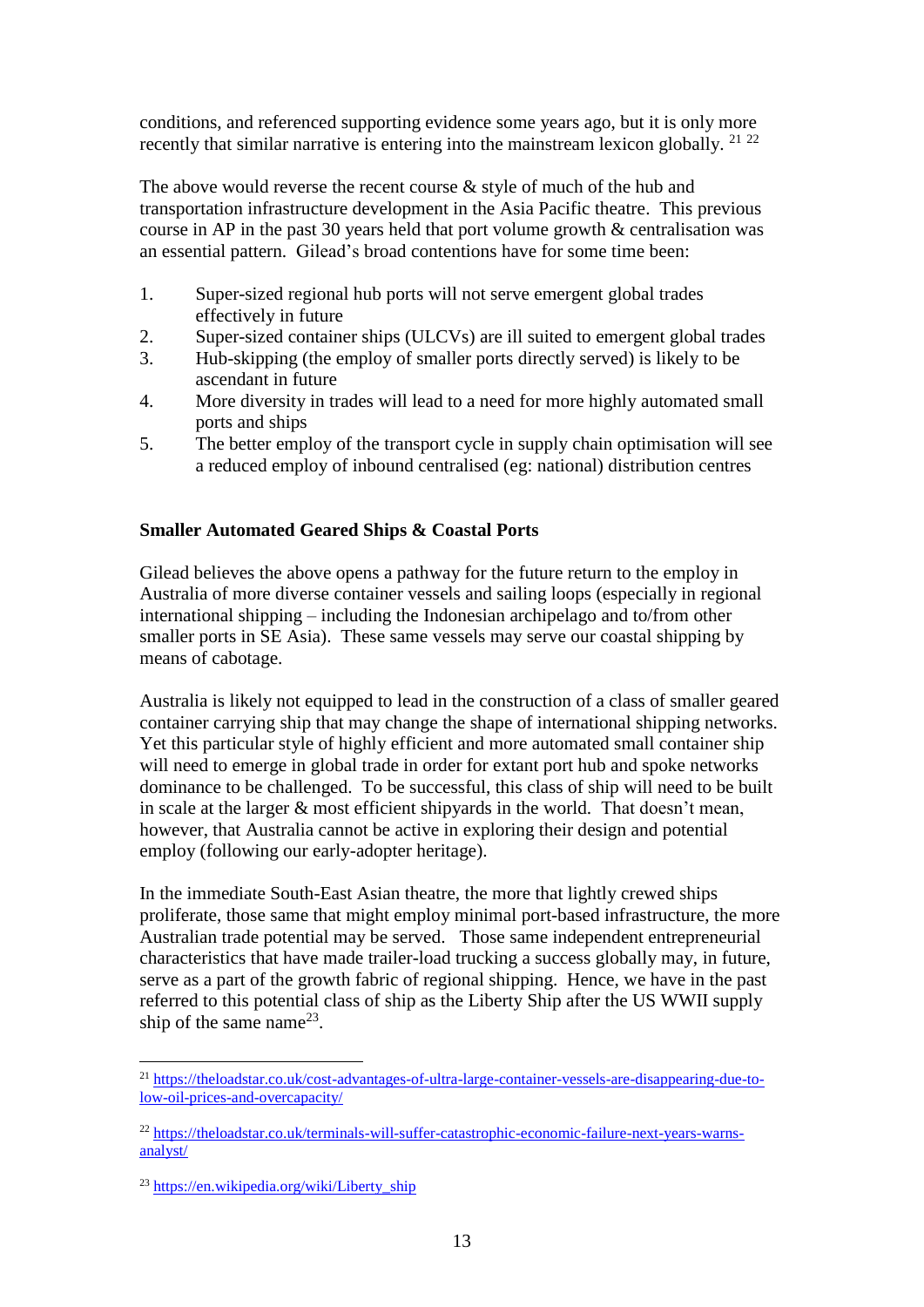Given the lower capital nature of the envisioned smaller port infrastructure, Australia may be able to position itself wisely in advance. Moreover, we can continue the trend already established in Australia in leading in the deployment of port automation suitable for small ports (such as that based on the automated straddle carrier).<sup>24</sup> We can make further efforts to use technology to depopulate port precincts and increase the bias toward the employ of remote security. These features will be directly transferable to future smaller regional ports, or even re-emergent city port terminals (the latter form part of Gilead's E-commerce urban distribution model covered later).

More significantly, we should take a far harsher view of the future efficacy of high cost new near-coast rail corridors in respect of freight. These same intermediate regions are often found to be already served by overnight transit road services to capitals and hub ports. In terms of a modal future for heavy weight cargoes from these regions, they are early candidates for revived coastal & regional trade served through redeveloped historical local ports.

Gilead have cited evidence in our earlier reports of Asia Pacific "feeder" trades now emerging in Asia<sup>25</sup>. Some are now referring to a significant sector of these trades as emergent under a "One-to-more" label (one recent study covered trade between smaller regional Chinese & Japanese ports)<sup>26</sup>. Another recently emergent label speaks directly to the "go smaller" trend, and it is called "reverse cascading"<sup> $27$ </sup>. This term refers to smaller ships from regional/feeder trades displacing bigger ships in more primary trades. This reverses the 30 year trend that saw the largest ships of a generation entering the world's busiest trade lanes, which in turn set off a process of "cascading" where larger vessels were subsequently displacing smaller vessels in each and every lower volume trade.

Despite illustrating our own case with past reports on intra-regional trade growth statistics (these references are visible within Gilead articles directly referenced here), we still rely on anecdotal evidence when observing trends because the precise nature of trades is hardly ever easily discerned by from port and regional trade figures. More visible, however, is the attention regional authorities are paying to smaller port developments such as we now often see mentioned in Indonesia and across Asia major.<sup>28</sup>

<sup>24</sup> Smaller Efficiencies [www.gileadlogistic.com/blog/improving-supply-chain-networks-part-6](http://www.gileadlogistic.com/blog/improving-supply-chain-networks-part-6)

<sup>&</sup>lt;sup>25</sup> The Rise of the North-South & South-South Trades [www.gileadlogistic.com/blog/improving](http://www.gileadlogistic.com/blog/improving-supply-chain-networks-part-3)[supply-chain-networks-part-3](http://www.gileadlogistic.com/blog/improving-supply-chain-networks-part-3)

<sup>26</sup> China–Japan Port Networks Suitable for Short Sea Shipping (p305/341) <https://trid.trb.org/view.aspx?id=1419113>

<sup>27</sup> <https://theloadstar.co.uk/reverse-cascading-carriers-benefit-owners-smaller-containerships/>

<sup>28</sup> <http://www.maritime-executive.com/article/indonesia-starts-five-port-projects>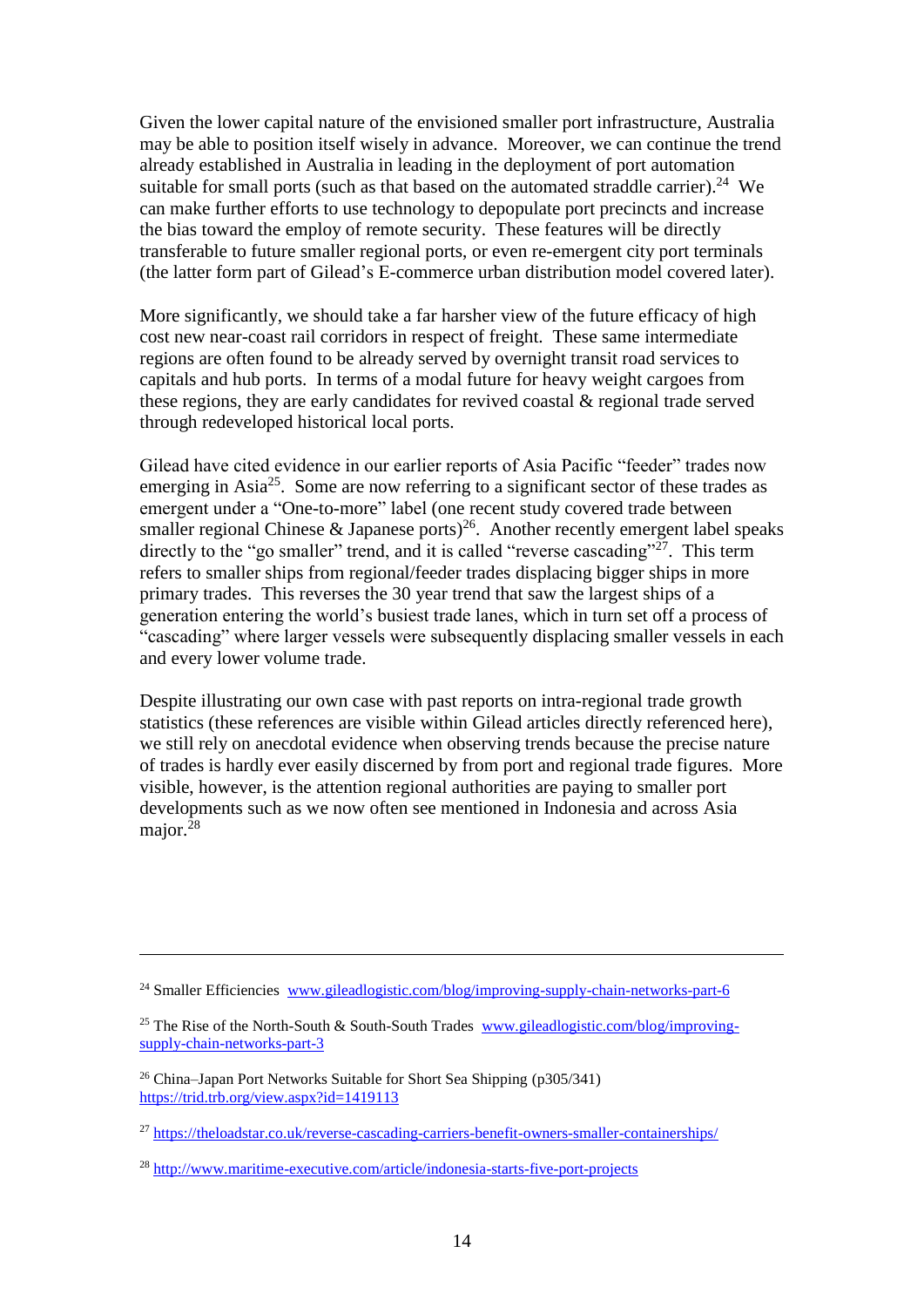### **Australian Relative Competitiveness**

Before returning to the matter of competition, when we specifically address questions listed in this inquiry, we wish to cover some general observations in respect of relative competitiveness.

Relative competitiveness in transport and logistics efficacy cannot be judged from raw data in most instances. These are lessons Australia slowly absorbed in the past after many became obsessed with crane rates in our ports. The inefficiency was there to be righted, but the "crane rate" obsession ultimately proved counterproductive. Some factors, those that are immovable hindrances hard wired into the nature of our markets, can merely be mitigated. In transportation, there are times that back-load volumes and densities necessarily mean running empty. Seasonal factors will have us continuing to see equipment idle in slack season, and otherwise that the market can be undersupplied in the peak season despite optimal efforts. You can only be as efficient as market opportunities allow, despite the best & most worthwhile creative endeavours.

Hence, in Australia we cannot cut and paste transportation network models made in the USA, Germany, or Japan. Similarly, we won't be able to aspire to achieve the US articulated truck market's old "dollar per mile" scenario anytime soon. Similarly if the constitutional basis of the market requires more transport, and less storage, you will necessarily spend comparatively more on transport. That doesn't mean that your supply chain cost is necessarily negatively affected by higher transportation rates; they may be an essential component of achieving higher turn rates of the inventory concerned (which can be the commercially sensible priority). This need not only be applied to high cost inventory either, as it can also be seen with low-turn inventory retained for extended lengths of time for sound commercial reasons $^{29}$ .

We chose to speak of international supply chain issues first here because the Australian economic fabric has been substantially shaped by the gravity of our state port hub infrastructure. In the domestic transportation sector, only trucking has substantially broken free of the downstream affects of historical regulatory restraints of trade. In the bulk road sector, however, even liberal axle weight & unit load limits mean that sector can only open port competition between states at the margin.

The latter day forebears of the BTRE and Productivity Commission should pay more regard to the benefits that deregulation of the trucking sector brought to the Australian economy. If a solid rail network model is built, one that encourages competition between ports, an economic boost of equivalent weight can be expected in the rail & port sectors. This will not be achieved through lever pulling and the anointing of champions but rather by supplying the appropriate rail network model.

<sup>29</sup> [www.gileadlogistic.com/blog/red-hot-stock](http://www.gileadlogistic.com/blog/red-hot-stock)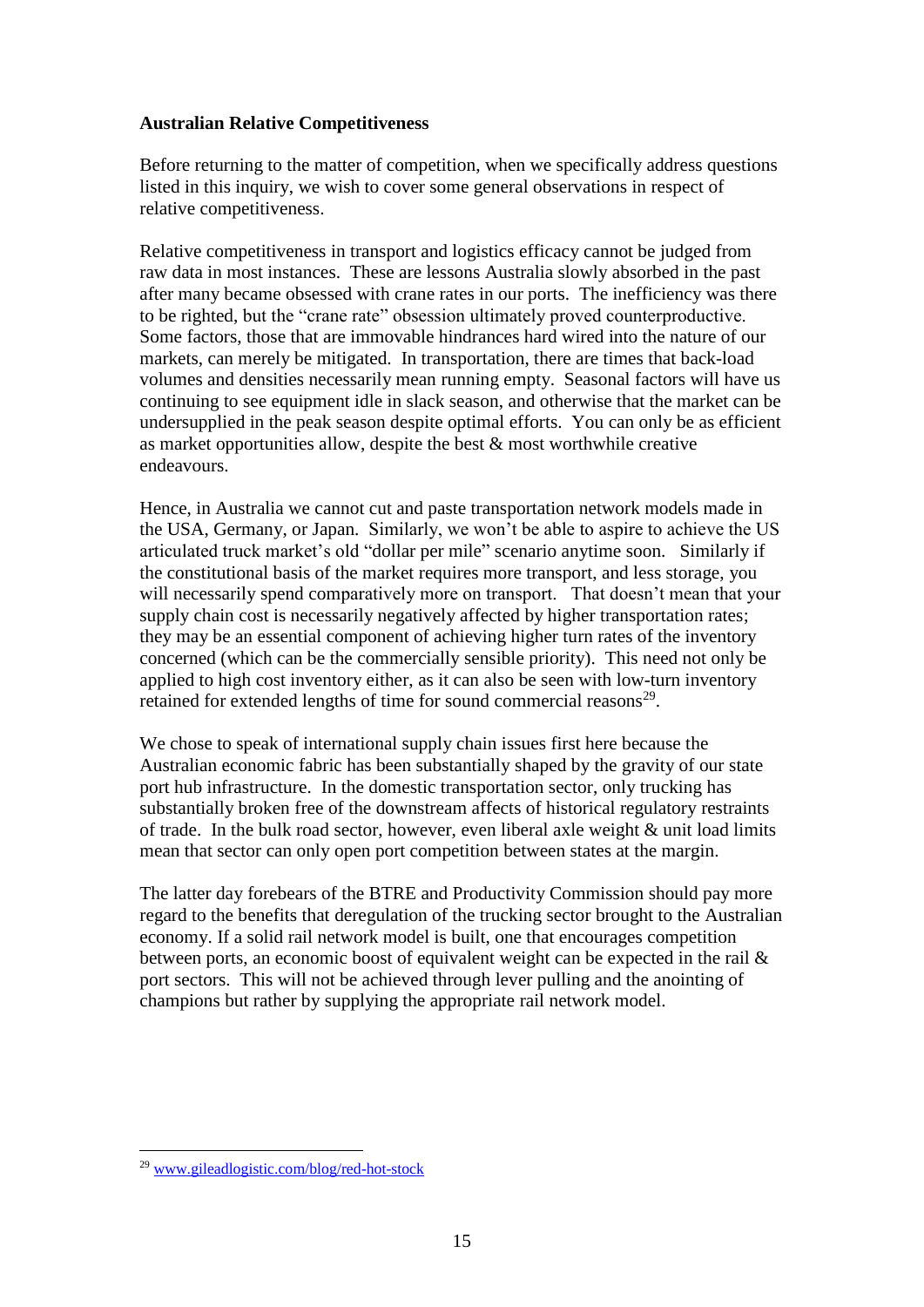# **Australian Transportation Infrastructure Development**

Gilead has written a series on Australian Transportation Infrastructure Development focusing primarily on rail and the opportunity afforded by the proposed Melbourneto-Brisbane Alignment construction<sup>30</sup>. We will not cover the case we have made for the shape of our proposals in detail here but the key recommendations are:

- 1. The inland rail project should be built on the ARTC proposed alignment
- 2. Transhipment rail hubs (hump yards) should be built at Cootamundra NSW and Narromine NSW
- 3. An intermodal terminal should be built at Toowoomba
- 4. Economic planning should prioritise new industrial development at sites within clusters that can feasibly access rail transhipment locations by means of local/regional rail service along the inland rail corridor
- 5. Local rail freight service access should be re-established as a planning policy priority for industrial land use development
- 6. Cluster hubs around transhipment sites should encourage intermodal operation diversity and innovation
- 7. Distributed intermodal terminals (down to US rail ramp scaled sites) should be prioritised in preference to large- scale regional intermodal terminals in order to better serve network economics
- 8. The ARTC Access & Pricing Policy Model must be redeveloped

The above issues in respect of reporting and relative competitiveness do not in any way diminish the need for contestability and sustainability in transport and logistics markets that require access to competitive and reliable infrastructure.

# **Responses to Inquiry Questions** [G] – Gilead Reponse

# 1.5 Consolidated Questions

In responding to questions set out in the paper it would be appreciated if, where relevant, respondents could:

• Identify where they are in the supply chain (in terms of the system (i.e. import/export, intra/inter domestic or urban freight) and the specific commodity(s) being transported;

[G] Gilead is a transportation and logistics consulting business. Our fields of expertise include merchandise & project transport operations across all modes, with specific sector experience split between the carrier operating sphere, the forwarding sector, and the 3PL/4PL space.

• Identify the priority issues, whether they be 'regulation', 'productivity', 'technology' or 'infrastructure'; and

• Identify the time horizon for each issue.

<u>.</u>

<sup>&</sup>lt;sup>30</sup> [www.gileadlogistic.com/blog/final-rail-cluster-hubs-australian-transportation-network-planning-10](http://www.gileadlogistic.com/blog/final-rail-cluster-hubs-australian-transportation-network-planning-10)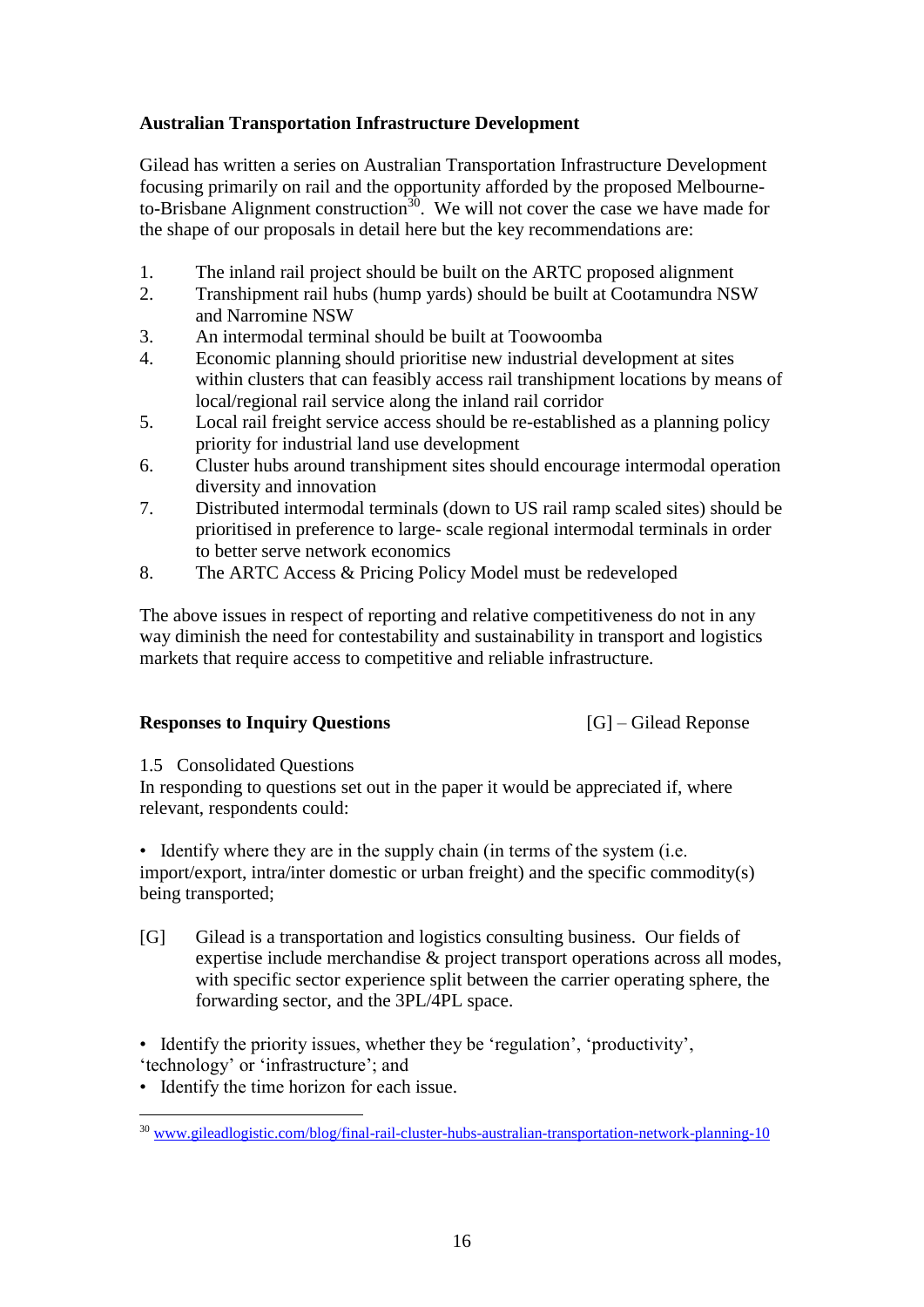- [G] Regulation, Rail Access and Pricing Regime 2 year horizon Productivity – Rail Network Model – 5 year horizon Productivity – Urban Unit Load Based Distribution Centres – 5 year horizon Technology – Virtual Warehouse/Beacon Applications for Unit Loads/Rail Wagons – 5 year horizon Infrastructure – NSW Rail Transhipment Yards – 5 year horizon
- 2.1 What is moving where, why and how?
- What infrastructure is used in your supply chain and how well does it perform?
- [G] Gilead field interviews in inland NSW suggest that non-bulk rail services are presently uncompetitive in terms of price, frequency of service, traceability, transit, and on-time running.
- What changes would you like to see to make your supply chain work better?
- [G] Gilead recommends a regional rail network model that creates higher traffic density in and out of new efficient inland transhipment hubs. These should be accessible by local and regional rail services serving a cluster of intermodal terminals and large industrial sites.

• What data gaps are you aware of in relation to Australia's freight and supply chains?

- [G] A dearth of published data & weak survey methodology was evident in the various reported ARTC Inland Rail Alignment studies
- 2.2 Competitiveness in the Australian freight sector
- In your view, is Australia's freight system internationally competitive?
- [G] On occasion, in spite of achieving near-absolute competitiveness in operating execution, it may not always follow that reported performance will equate well with foreign standard measures. Objective measures may not even translate between same-looking transportation services operating in markets with different operating characteristics. The latter may be influenced by various factors including different levels of infrastructure (that may still indeed be locally optimal in feasibility terms), traffic density, wage costs, natural geographical features/climate, among others.

Simply, if you have a marketable product to move you have to get down to it, and optimise according to local characteristics. You must do so within the practical limits of infrastructure spending & regulatory impost in your given environment. Hence, the best designed freight system in the world may never find itself placed well globally by many of the said standard measures.

However, one characteristic noted globally, is that in the trucking industry, where the owner-driver is able to obtain finance, and navigate the regulatory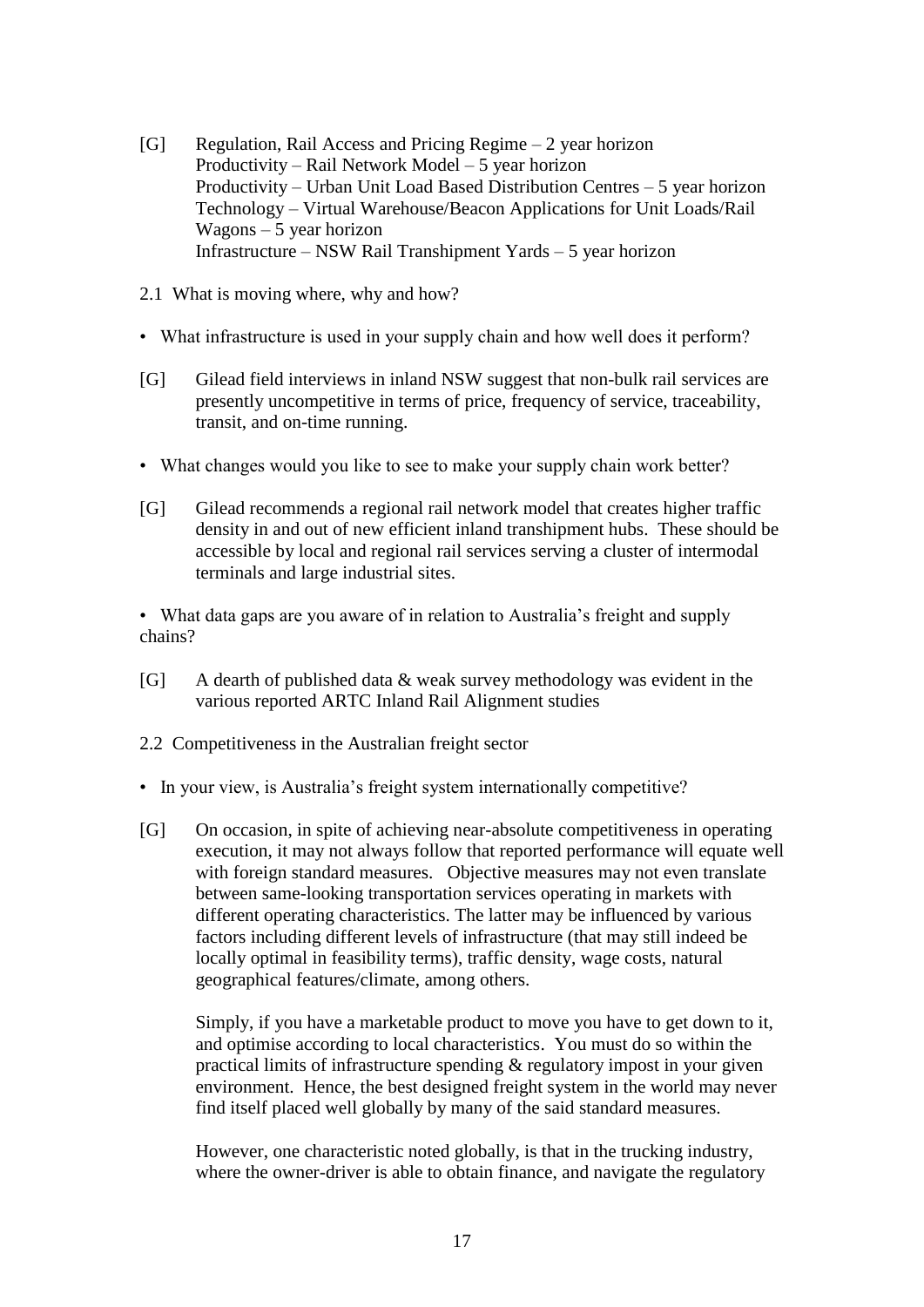environment, they naturally form a base from which competitive transport markets and industry proliferate. Given present levels of owner-driver access to the transport market in Australia, trucking is fairly healthy in the sense of the offer to market; but watch must be kept on driver ages as it is the canaryin-the-coal-mine of supply and sustainability. Factors due for scrutiny if average driver ages keep increasing include access to finance, regulatory risk, lifestyle, & increased levels of societal-normalised family commitments.

Besides subsidised island services, Australia hardly has a coastal shipping industry presently. In the future, global trends may provide the small ship infrastructure that leads to a renaissance in the sector in the medium-to-long term. The more that a coastal trading vessel can be operated as in the manner of an owner-driver operated truck, the more competitive coastal shipping will become<sup>31</sup>. Cabotage is an available area to explore for sector gains, especially in the long distance outsize & heavy equipment sector, but the dominant rollon-roll-off carrier serving Australia has shown little interest in the market in past decades.

- What are the key indicators which tell us this?
- [G] Seriously? Crowd-sourcing in this respect is not a good idea.

No key input or operating indicator in transportation or logistics can be extrapolated outside the narrow confines of its specific market. Yield is the operating measure that counts to service providers - input costs, performance, or revenue can vary widely. Even if broader indicators like diesel consumption, tonnes/km, or log book data capture may produce data – that data may not be material at a local level if (say by-way-of-one-exampleamong-many) back loads are not available in a specific market. Further, sometimes specific markets change substantially and quickly. In such cases the key indicators will only track changes better measured elsewhere. If markets decline, transportation service providers and assets must move to new or growing markets.

- How important is freight movement to your business competitiveness?
- [G] Improving the competitiveness of our transportation and logistics industry clients is our business

• Are regulatory factors affecting productivity for your business? How could this be improved?

[G] Shared use infrastructure access regimes are problematic in design and execution. The trap is in feigning an interest in fairness being offered to market participants and new entrants, which in turn can mean that regimes must act unfairly in the best interests of sustaining an optimal transportation

<sup>&</sup>lt;sup>31</sup> Smaller Efficiencies [www.gileadlogistic.com/blog/improving-supply-chain-networks-part-6](http://www.gileadlogistic.com/blog/improving-supply-chain-networks-part-6)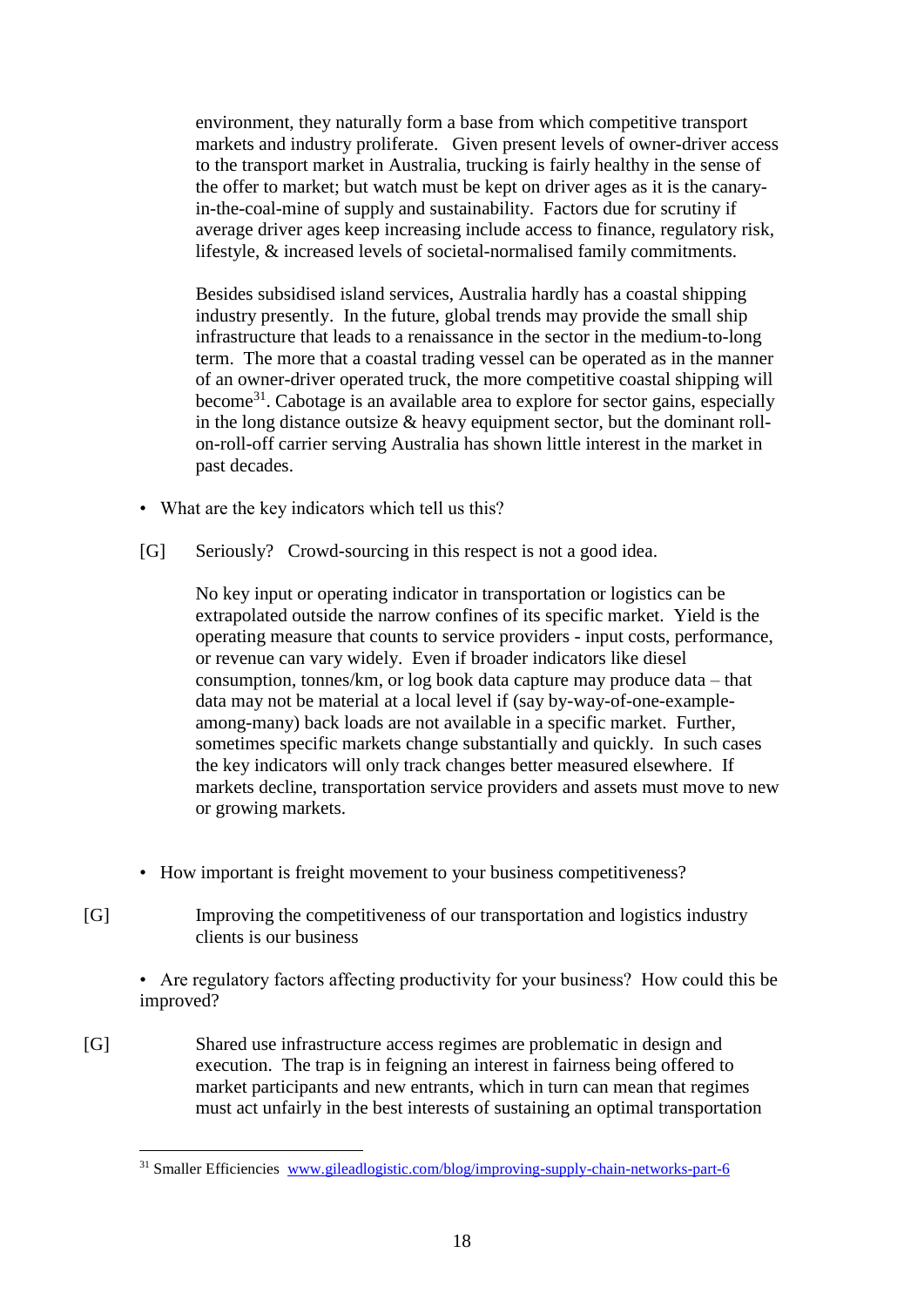network model. In rail especially, the network model's competitive interests, & network ROIC, must come before conferred access rights & ROIC for individual market participants. In respect of the Hunter Valley, it should not be surprising that the access & pricing regime has of its very methodology and nature bred a kindergarten level entitlement culture among users $^{32}$ .

- 3.1 Urban Growth Pressures
	- What are the key issues for freight in Australia's major cities?
- [G] Local rail freight service infrastructure has been forsaken in cities. Much industrial production has been forsaken also, but the output has been replaced by imports being imported through the same port capitals. Too much import centralisation is occurring; this in turn increases the long-distance freight task.

Implementing a policy that encourages the employ of rail bypass to move containers from wharf to city fringes must preclude double dipping on rent at franchised locations that in outcome might fail to add net value on many measures.

If our present elevated national purchasing power returns to mean as a result of global merchandise trades becoming less polarised, then some industrial production is likely to be on-shored. At Gilead we believe the optimal sites for this production to be located are highly likely to be along the main inland rail arteries. Given that this proves to be the case, a substantial share of rail manifests originated or destined to our major East Coast ports will be able to bypass near-city intermodal terminals, and be originated or destined to/from inland rail transhipment yards/ports directly (ie: there will be no need for urban fringe intermodal/transhipment terminal intermediation).

• How can Australia's urban networks better prioritise passenger and freight services in the most effective manner possible?

[G] This is an example of circular referencing. Local urban rail freight has long before been de-prioritised and the position is not significantly recoverable. Bypass rail infrastructure appears to have been prioritised in order to free road/rail congestion for urban passengers, but it also serves to encourage the release for re-development of urban warehouse stock into residential developments. This maximises short term stamp duty receipts while creating a long-term logistical liability. It is yet to be recognised that it will create a remarkable net increase in urban road freight traffic movements..

<sup>32</sup> [www.accc.gov.au/system/files/Aurizon%20Submission%20-](http://www.accc.gov.au/system/files/Aurizon%20Submission%20-%202017%20HVAU%20Consultation%20Paper.pdf) [%202017%20HVAU%20Consultation%20Paper.pdf](http://www.accc.gov.au/system/files/Aurizon%20Submission%20-%202017%20HVAU%20Consultation%20Paper.pdf)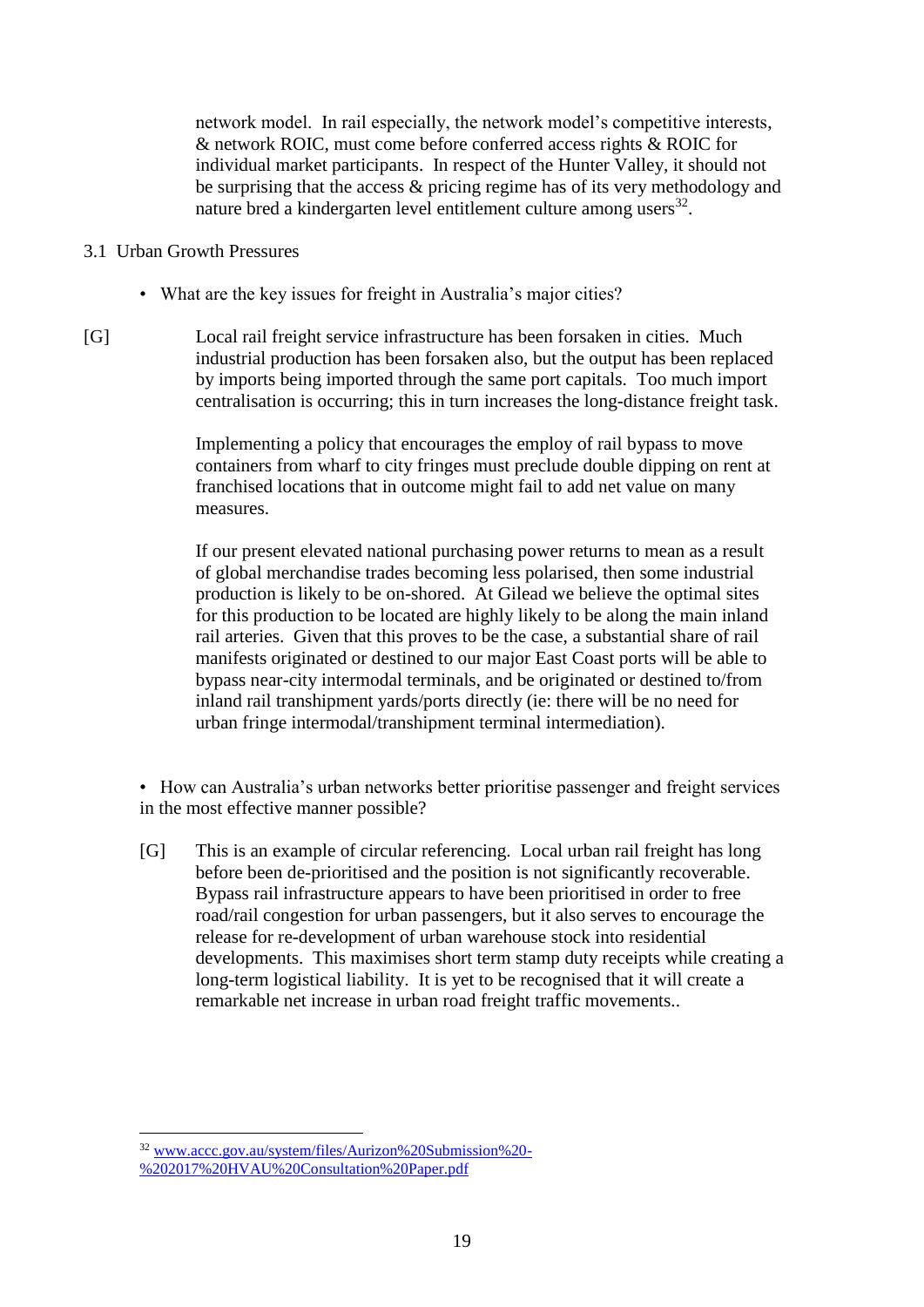• How are our cities and supply chains being impacted by changing consumer behaviours such as online shopping?

[G] We have covered this topic extensively in our past publications and provide references  $^{33}$   $^{34}$   $^{35}$   $^{36}$   $^{37}$   $^{38}$   $^{39}$   $^{40}$  (sub-references are linked in each article)

Moreover, in respect of the Australian inner metropolises we have three recommendations.

- i) Reservation for logistical facility mandated use land within urban (re) development plans (funded by real urban consolidation)
- ii) The employ of parcel-racked side-loader delivered unit loads as manned parcel distribution centres located at reserved public spaces inclusive of parking, and/or sidewalk accessible locations in high density areas
- iii) The employ of parcel-racked unit loads for manned distribution from reinstated harbour city-port terminal locations or barges located at tethered floating docks<sup>41</sup>
- What are the critical last mile issues you face in urban areas?
- [G] "Last mile" is in practice presently a misnomer for Australian urban distribution (as it is elsewhere in the world). In practice, in the case of franchise carriers operating sub-depots, or for Australia Post, parcel delivery distances are usually 5-15km from base. Otherwise with national carriers the average will exceed this on a depot-to-door basis. Distribution centres and carrier terminals are located significantly further away from their urban customers than they were 30 years ago.

We have long before arrived at a point where we are constrained in getting large consolidated loads of individual deliveries to a point within the "lastmile" theatre other than through shopping centres. Converted shop sites

<sup>&</sup>lt;sup>33</sup> [www.gileadlogistic.com/blog/that-nexus-between-inventory-transport-markets](http://www.gileadlogistic.com/blog/that-nexus-between-inventory-transport-markets)

<sup>34</sup> B-2-C Price Point Pains [www.gileadlogistic.com/blog/1](http://www.gileadlogistic.com/blog/1)

<sup>35</sup> [www.gileadlogistic.com/blog/amazon-first-class-pr-minds-see-notoriety-ruling-over-materiality](http://www.gileadlogistic.com/blog/amazon-first-class-pr-minds-see-notoriety-ruling-over-materiality)

<sup>36</sup> [www.gileadlogistic.com/blog/disruptive-tech-mobile-apps-transportation](http://www.gileadlogistic.com/blog/disruptive-tech-mobile-apps-transportation)

<sup>37</sup> [www.gileadlogistic.com/blog/lumpiness-trampolines](http://www.gileadlogistic.com/blog/lumpiness-trampolines)

<sup>38</sup> [www.gileadlogistic.com/blog/transportation-architecture-network-fabric](http://www.gileadlogistic.com/blog/transportation-architecture-network-fabric)

<sup>39</sup> [www.gileadlogistic.com/blog/transportation-brands-culture-disconnecting-with-value](http://www.gileadlogistic.com/blog/transportation-brands-culture-disconnecting-with-value)

<sup>40</sup> [www.gileadlogistic.com/blog/transportation-logistical-frameworks](http://www.gileadlogistic.com/blog/transportation-logistical-frameworks)

<sup>41</sup> <http://try.tdocks.com/info/>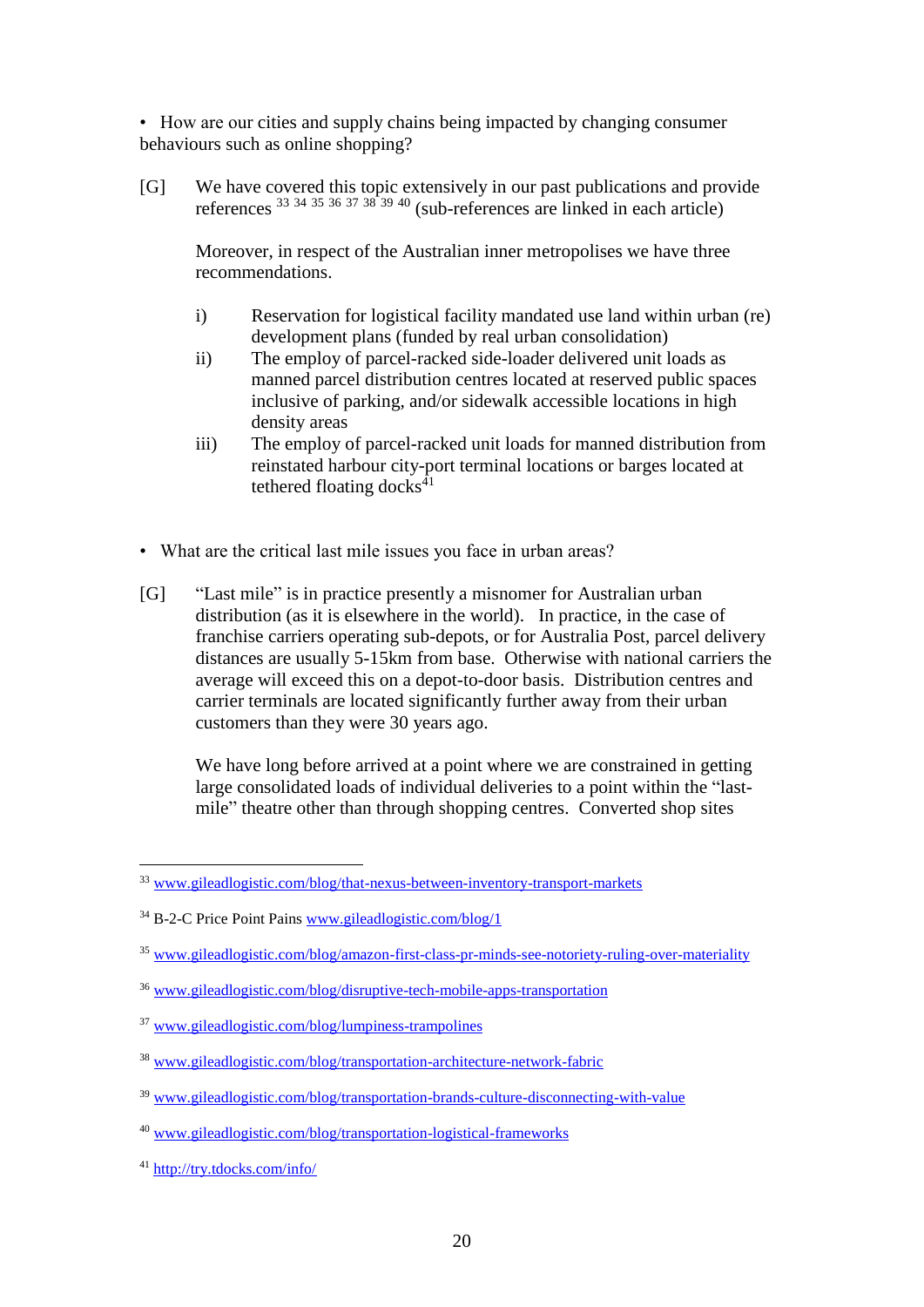supplied out of shopping centre docks, converted car parks, new locker parks built on resumed green space are all unlikely solutions to create new supply.

The first among the facility/vehicle traffic growth issues encountered in handling more of E-Commerce parcel deliveries is the expanded over-packed carton volume in comparison to retailer sold product. This comparative volume expansion is also applicable at any conceived intermediate transport hub location or collection locker.

New solutions are needed to place and/or store deliveries within the "last mile". We will initially address the limitations for delivery or collection and later work backwards. A recent Gilead article referenced US trends in mother-ship package vans, trolley deliveries, & the return of parcel offices/lockers of various configurations<sup>42</sup>. So "last mile" in congested overseas cities is presently widely perceived as being best served by the "vehicle-plus-trolley" combination. At the same time, these reports recognise that the present course is not sustainable, and that this becomes manifestly apparent during peak periods.

The reference in this inquiry to drones merely reflects the PR success of Emarketing & distribution corporations that need to convince financial markets that their present lack of profitability will be cured by miracle tech-based physical distribution solutions<sup>43</sup>. Defying gravity to deliver cargo by means of a rotary wing device has severe economic & practical public liability limitations<sup>44</sup>.

Operating ground drones, as presently deployed in hospital wards, is currently practical only in confined navigable areas. Future ground drone applications must confront obstacles like entry into the place of consumer receipt, and secure handover. For ground drones to be economic they would also likely need to carry multiple deliveries and hence be imposing. They may otherwise be commendable for city office buildings except that personal E-Commerce volumes destined to staff have already reached levels that can overwhelm most city building's practical receiving capacity.

Returning to the prospects for last mile storage locations, we will follow by expanding on our earlier mentioned concept of employing unit loads delivered by container sideloader trailers. These ULDs would be deposited & secured (anchored) in publicly accessible locations.

As cited in the earlier cited example of E-Commerce shipments in Washington DC, US deliveries are carried to the parking location in an internally racked US market specifically styled package car. These are larger than vans typically employed in Australia. The load bays of these larger

<sup>42</sup> [www.citylab.com/transportation/2017/04/cities-seek-deliverance-from-the-e-commerce](http://www.citylab.com/transportation/2017/04/cities-seek-deliverance-from-the-e-commerce-boom/523671/)[boom/523671/](http://www.citylab.com/transportation/2017/04/cities-seek-deliverance-from-the-e-commerce-boom/523671/)

 $\frac{43}{43}$  [www.gileadlogistic.com/blog/amazon-first-class-pr-minds-see-notoriety-ruling-over-materiality](http://www.gileadlogistic.com/blog/amazon-first-class-pr-minds-see-notoriety-ruling-over-materiality)

<sup>44</sup> [www.gileadlogistic.com/blog/transportation-brands-culture-disconnecting-with-value](http://www.gileadlogistic.com/blog/transportation-brands-culture-disconnecting-with-value)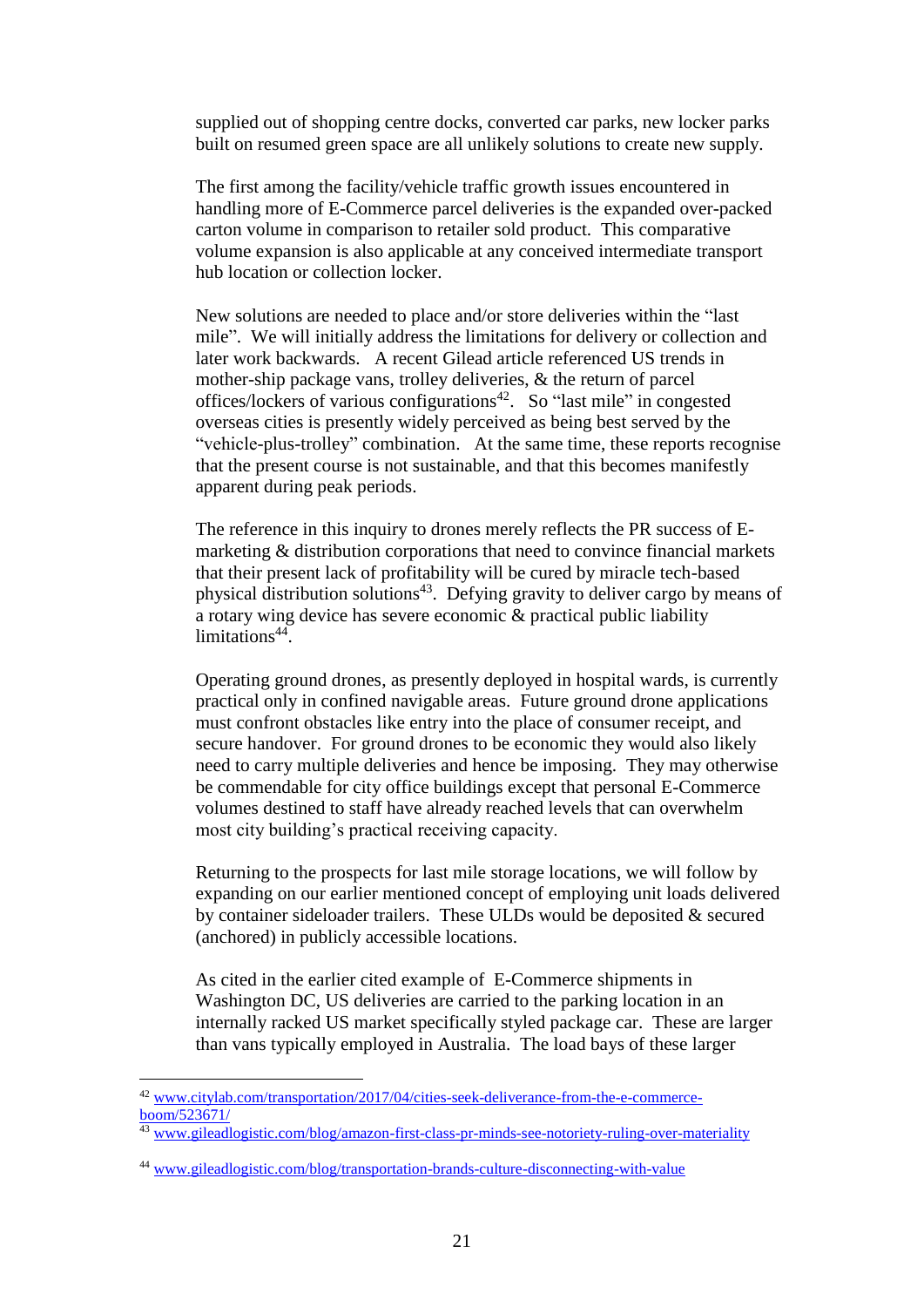racked package cars could be the generic design basis for unit loads that are delivered to locations within the "last mile". We base our opinion on our experience of reviewing package cars with Purolator Courier and UPS in the US where we noted the load versatility made possible by their configuration.

A unit load derived of the above configuration could be constructed on a double-ended (doors at each end) basis. This would see greater unit capacity yet retain the maximal manageable load space (in effect this would form 2 x regular package car load bays). Such unit loads could be fitted with a selfcontained long-life power source sufficient for scanning systems with burst upload, GPS, lighting, and security.

If one were to contemplate building a compartmentalised / internal locker configured unit load the internal space loss would likely prevent them from being effective within publicly accessible urban space constraints. This means that the open parcel racked arrangement within the unit load is likely to be a superior concept. This comparison will hold in the same manner with permanent collection-site lockers.

From the ULD delivered site, trolley operators (or any other means of courier) could be employed to handle "last mile" delivery for destinations within feasible range.

A significant benefit provided by employing unit loads as intermediate storage / distribution / collection locations, in comparison to re-instating traditional parcel offices in the urban environment <sup>45</sup>, is that they could be more readily scaled up during peak periods. They may also be stacked given access to site based stairs. And unit loads can be shuttled into sites at off-peak periods at relatively low cost.

Unit loads could be assembled at locations where attendant manning and subcontractor deliverers can feasibly be shared between transport and logistics enterprises.

As in the case of preparing the US styled racked package cars for delivery runs, units can be loaded on a first-in-last-out-basis. Priority can be given to consumer/retail groups for earlier designated deliveries (eg: for a food/grocery /milk/bakery early delivery to commercial premises by trolleys or other means of local courier within the immediate area).

It would be also be beneficial to contemplate mixed loads of deliveries and collections so that the ULD is more immediately "workable" at the urban site (ie: loading early deliveries in the aisles last, loading late by-appointment collections first). Conceivably, by way of example, a ULD could be delivered in the early hours of the morning to site with consolidated shipments for delivery & collection, accessed for several waves of delivery priority in the morning, and then have residual shipments made available for collection in the

<sup>45</sup> [www.gileadlogistic.com/blog/local-rail-freight-australian-transportation-network-planning-part-7](http://www.gileadlogistic.com/blog/local-rail-freight-australian-transportation-network-planning-part-7)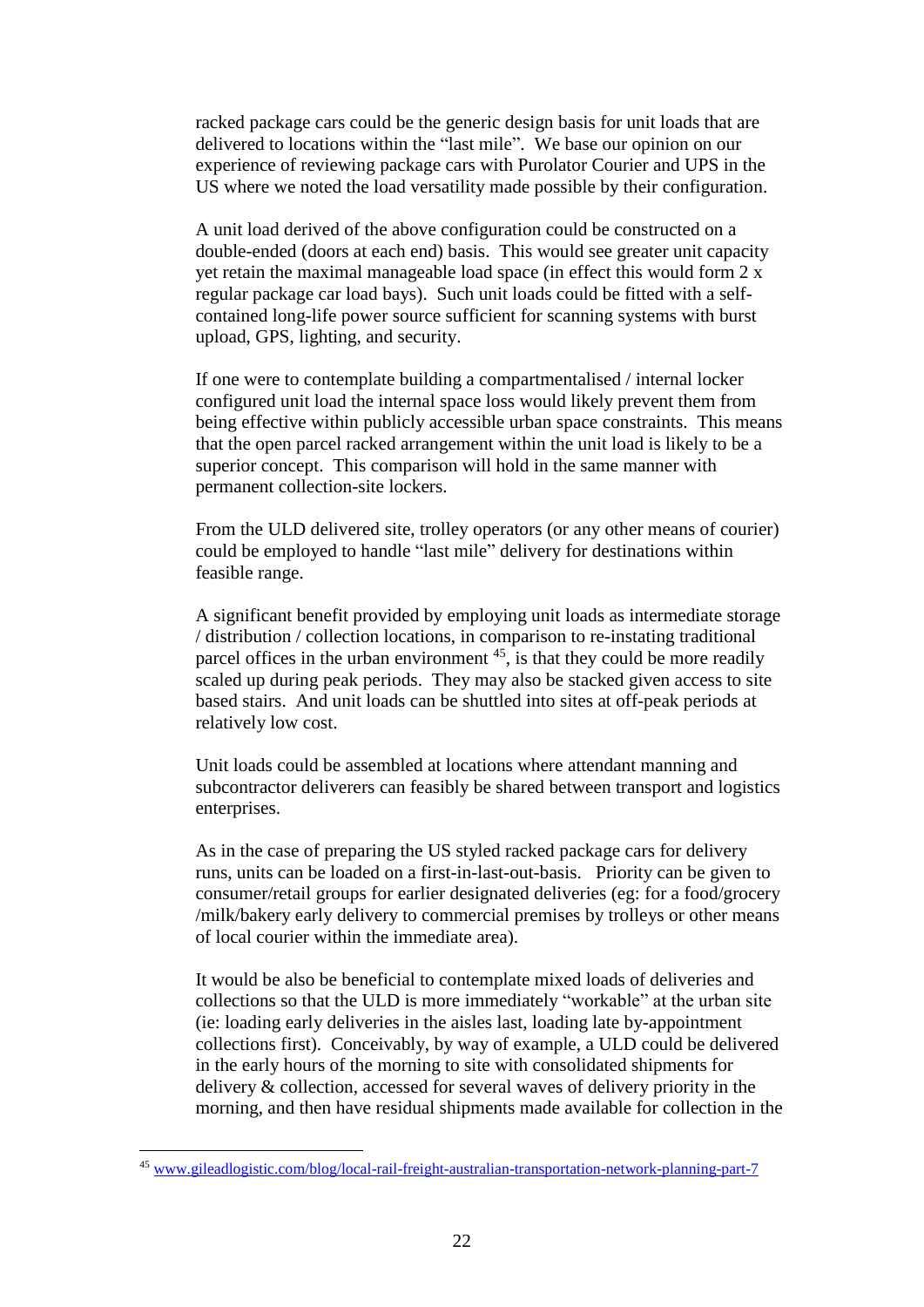PM, before the ULD is returned to the urban fringe based hub in the post peak period in the evening to be then replenished with the next day's delivery traffic.

It is more likely that individual transport companies would control their own ULD's at site for practical reasons. However, shared third party facilities might be the only practical option in some urban locales. If the short term storage and collection facilities are operated by third parties or local authorities, beside the levies upon transport users, offsetting the cost of failure of consumers to collect packages according to schedule may present the opportunity to levy collection centre storage charges as a cost recovery initiative. This has recently been made more tenable in the age of swipe payment. To bring this practice into being the legal compatibility with carrier terms and conditions, including storage and handover liability, would need to be assessed and legislation considered.

In Australia's port-based major cities there is the supplementary opportunity for bringing unit loads containing packages for collection or delivery into reinstated city-port terminals or to tethered docks by means of coastal shipping shuttles/barges. The potential gains from employing coastal shipping to move these unit loads to such city-port terminals is not very different in concept to the logistical design being employed in Sydney to remove the new Sydney Harbour rail tunnel earth that in the past major infrastructure projects been moved by continuous shuttles of heavy trucks with dog-trailers. In both instances, the matters addressed in parallel are site loading congestion and arterial traffic congestion.

### 3.2 Port Corridor Pressures - Protecting Land, Sea and Air Connections

• Do you face, or expect in the future to face, problems moving your freight through Australian air, land or sea ports?

[G] Sydney's airports have impending international freight/capacity congestion issues. Based upon current trajectories, an increase in the number of widebody international flights into SKSA is to be expected as Badgerys Creek capacity supply lessens the number of SKSA slots required for domestic narrow-body flights.

The global air freight world is slowly returning to the dominance of belly capacity in passenger planes as opposed to pure freighter aircraft. We also note QANTAS's return of wide-body services on the Trans Tasman routes as evidence of the difference that even comparatively low levels of freight yield can make to the returns of regular combination passenger/freight flight operations. Unless alarming regulatory events intervene, we expect that the full freighter share of our international air cargo market will continue to decline.

We also believe that there is an opportunity to considerably increase perishable capacity on Canberra outbound wide-body passenger flights to Asia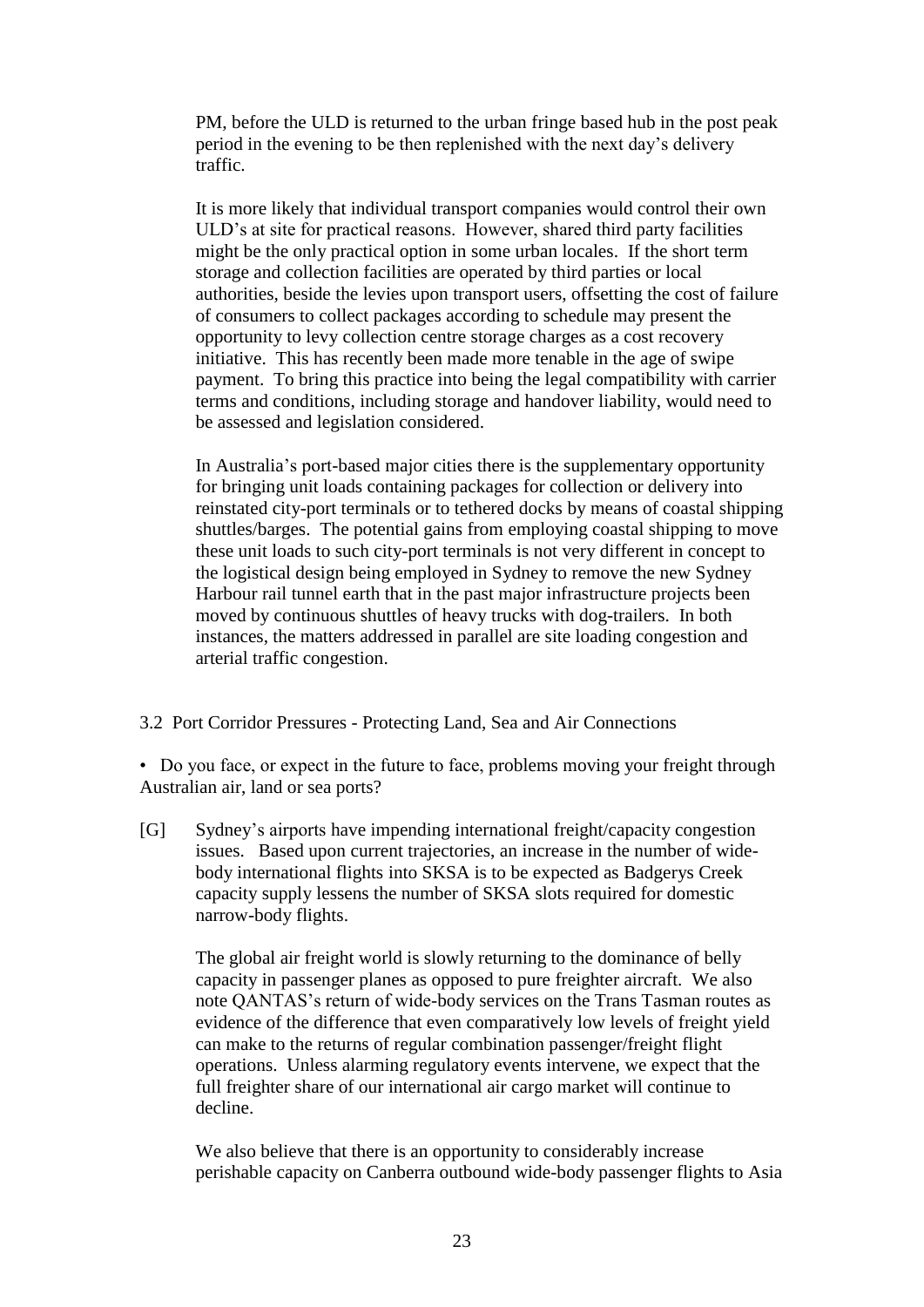if the present exploration of that passenger market proves it to be viable and sustainable. A specific plan is required.

• How can Australia's maritime channels be appropriately maintained and able to accommodate bigger ships?

[G] Gilead believes this question to be based on an errant supposition. Ships must be right-sized for markets and operate with the required frequencies to serve trade. Nobody trades with an objective of increasing port profits. We also reference a report counterintuitive to the question as follows that suggested that shipping fuel efficiency has indeed been observed to have declined as ship sizes grew into the ULCV class<sup>46</sup>.

• How are other countries dealing with the landside implications related to distributing cargo from bigger ships?

[G] Gilead says that the answer is not well. White elephant port automation infrastructure projects in Europe built after faith-based ROIC projections, crisis in port turnarounds in the largest ports, and diminished ROIC have spread across the global port terminal industry.

We cite Port of Rotterdam's Financial director Paul Smits in 2014: "We are not surprised by the fall in profit. The massive investments of the past few years have caused our long-term debt rise to  $\epsilon$ 1.3 billion, which also means a rise in our interest charges." This was despite 3.1% revenue growth at the time. Profitability fell again in 2015, and yet again 2016, and is said by the US Journal of Commerce to have flat-lined in the first half of 2017.

As global carriers are being forced to consolidate (merge) the port congestion issue becomes amplified by the consolidation into the deployed larger vessels.

3.3 End-to-end supply chain integration and regulation

• How effective is your supply chain at transitioning your freight between modes and across boundaries?

[G] In our published series on Australian Transportation Network Planning we described the need to understand transhipment as conceived in Australia as being not just about transport mode, or even rail gauge changes. We have cited the case of rail branch line rolling stock/traction requiring cargo transhipment at main line junctions) 47 . In respect of other design enforced blockages, we also cited the ARTC suggested case of the grant of transit priority (a subsidy) planned to be accorded to express rail line-haul for cargo originating from Melbourne or Brisbane and destined to the opposite

<sup>1</sup> <sup>46</sup> [http://theloadstar.co.uk/new-mega-boxships-not-as-fuel-efficient-as-those-delivered-25-years-ago](http://theloadstar.co.uk/new-mega-boxships-not-as-fuel-efficient-as-those-delivered-25-years-ago-claim/)[claim/](http://theloadstar.co.uk/new-mega-boxships-not-as-fuel-efficient-as-those-delivered-25-years-ago-claim/)

<sup>47</sup> [www.gileadlogistic.com/blog/spineless-australian-transportation-network-planning-part-3](http://www.gileadlogistic.com/blog/spineless-australian-transportation-network-planning-part-3)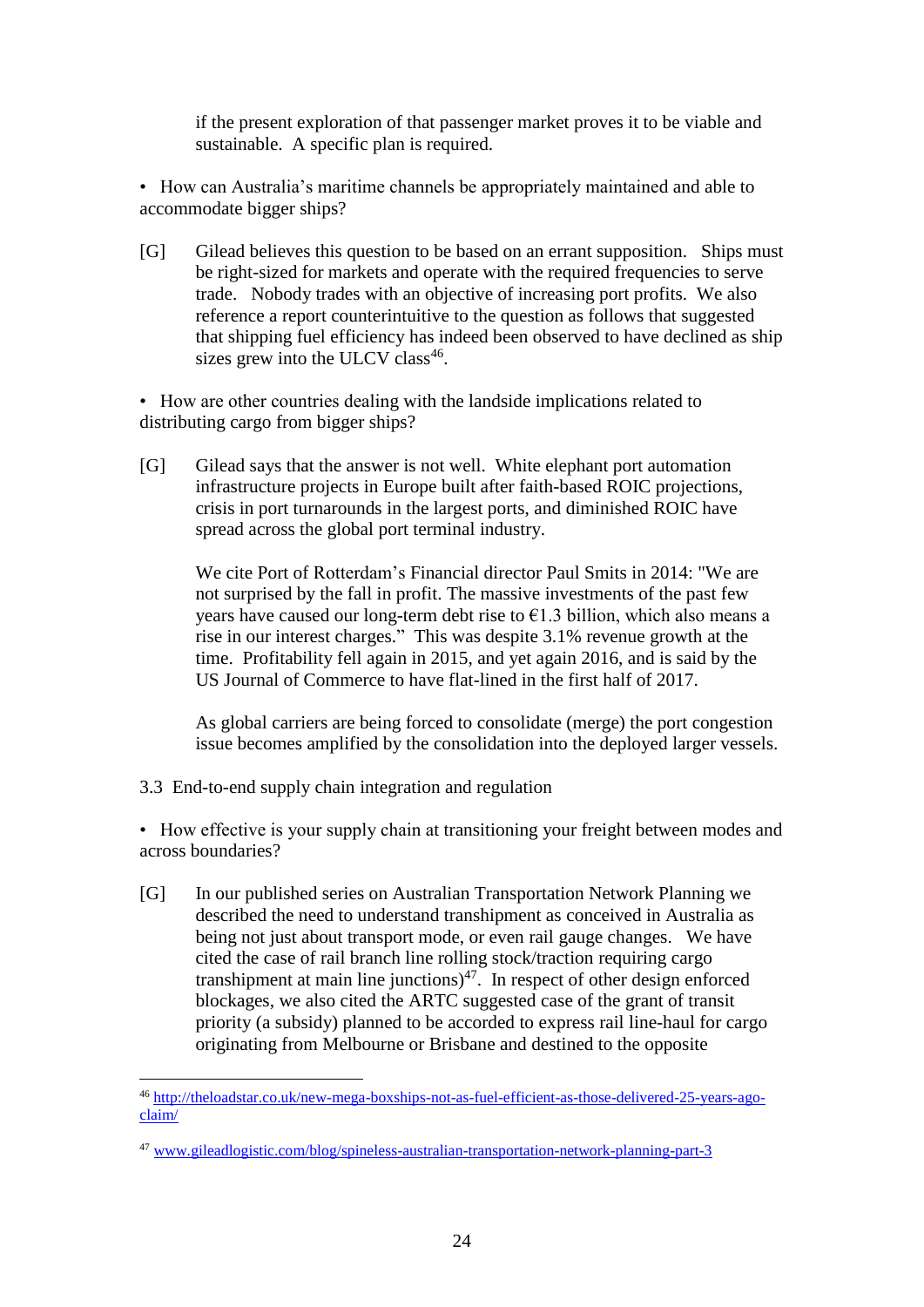correspondent city. This would in effect (based upon the extraordinary yet unproved future growth projections of the intercity express traffic volumes) reimpose a form of non tariff barrier to interstate rail trade. If so, this would lessen the inland producer's ability to readily access port competition at optimised bulk rail operating costs. The net projectable effect is diminished levels of export competitiveness and producer yield. This situation immediately reminded us of the Ghan viability modelling fiasco; but also that the interests of the NSW State Port Authorities and Graincorp favour east-west rail flow over north-south.

- What regulations do you have to deal with in your supply chains?
- [G] Not a question we will address directly
- How could any of them be simplified?
- [G] Not a question we will address
- Are empty containers a problem for you?
- [G] Our past specific experience with demurrage issues that suggests that the diversity in carrier offering is the most practical restraint upon industry practices that have at times got out of hand from the consignee/shipper point of view. While much is said of 20' containers to justify demurrage it is 40'container demurrage that is often paid to the shipping lines at disproportionate rates as compared to the actual cost of the container. If shortage of 40'equipment was currently an issue in other global markets (as it was said to be several years ago), and it was severely negatively impacting upon the shipping lines, then the turnaround at empty container parks would be far faster than it is today.

Industry consolidation means that relying on the aforementioned competitive style of market restraint is an increasingly fragile proposition. The enactment of law, or entry into an ACCC sourced undertaking, that limits the maximum shipping company demurrage claim to be equal to the present outlay cost of a replacement container of the same type, always strikes us as a sensible starting proposition.

In respect of supply for shippers, and the required surety of turnaround for container lines, especially in respect of the effect of the import/export imbalances in the 20' container market (and that of other specialist equipment markets), further options can be explored if particular effort is made by the carrier and shipper cohort to consider and agree to implement specific counter measures.

Shippers must acknowledge that the employ of under-utilised (by volume) 40' containers for export of containerised bulk commodities must be a part of the solution, because if the alternative means rotating/positioning empty 20'containers inbound to Australia, the latter cannot in the end serve their economic interests, nor their export market competitiveness. Inland, port, and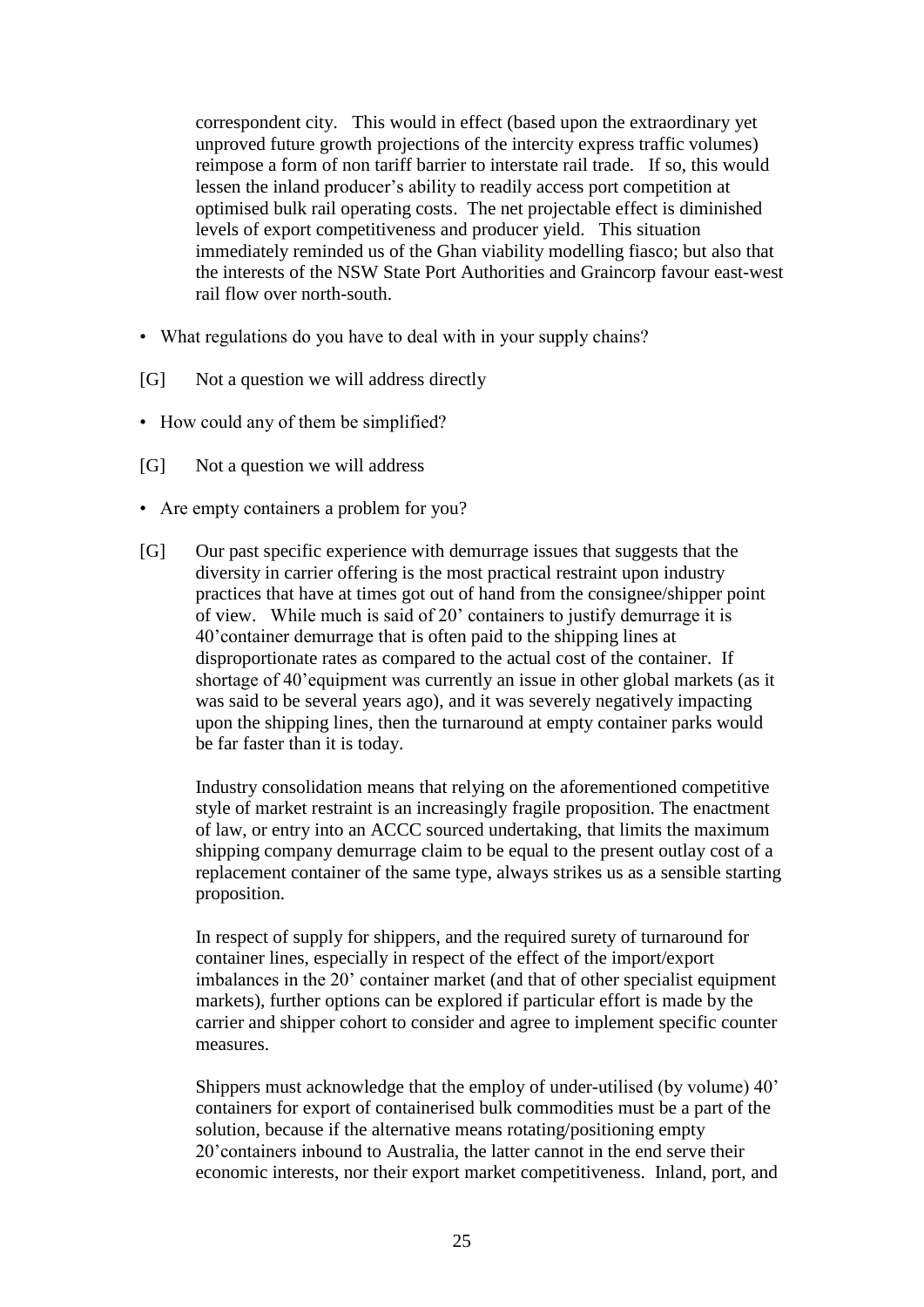destination charges will be raised by the aforementioned scenario so the shipping lines must also be ready to negotiate incentives for the 40' being so employed.

Tactically, neither encouraging supply by greater price incentive offers for 20' import pricing on the one hand (the exporter interest position), or loading more bulk export commodities in under-utilised 40'containers (the shipping line interest position) on the other, has never been significantly realised in practice. An accord would see both interests meeting in the middle.

Technology may improve visibility, and make a difference at the margin for availability and utilisation, but we have seen insufficient will for stakeholders in the market to buy into exploring the potential. The scope of a visibility project for availability constrained equipment should be narrow. It may possibly afford users priority in access to that equipment pool when agreeing to utilise it. However, at times, no amount of technology will save a shipping line from having to bird-dog the turnaround of specialist, or even 20' equipment, in short supply.

The above are acknowledged complicated issues in the real world.

- 3.4 The Air Freight Market
- Are our airports appropriately integrated into surrounding freight networks?
- [G] Gilead believes in the systemic merits of constructing / deconstructing aircraft container unit loads at off-airport premises <sup>48</sup>. For example, we have proposed that Cootamundra is a suitable intermodal location to construct and feed perishable air freight containers for produce from the MIA to Canberra airport for existing and future international passenger flights.

• Are there any international examples of where airports are used more effectively in freight networks?

[G] This question is dependent on the relativity levels tied to capital investment and land availability in the respective market internationally. In most socalled model markets, high level capital investments have been heavily subsidised, often this coincides with limited access to land that requires more intensive and centralised terminal operations. In Australia, if ROIC cannot be assured, we cannot expect to pursue the aforementioned development paths no matter how attractive the foreign facility appears to be at first glance.

The higher relative levels of competition between airports in some regions offshore must also be recognised as contributing to the suppression of airport authority rent expectations in some markets; this in turn is often influenced by

<sup>48</sup> [www.gileadlogistic.com/blog/in-praise-of-unit-loads-hubs](http://www.gileadlogistic.com/blog/in-praise-of-unit-loads-hubs)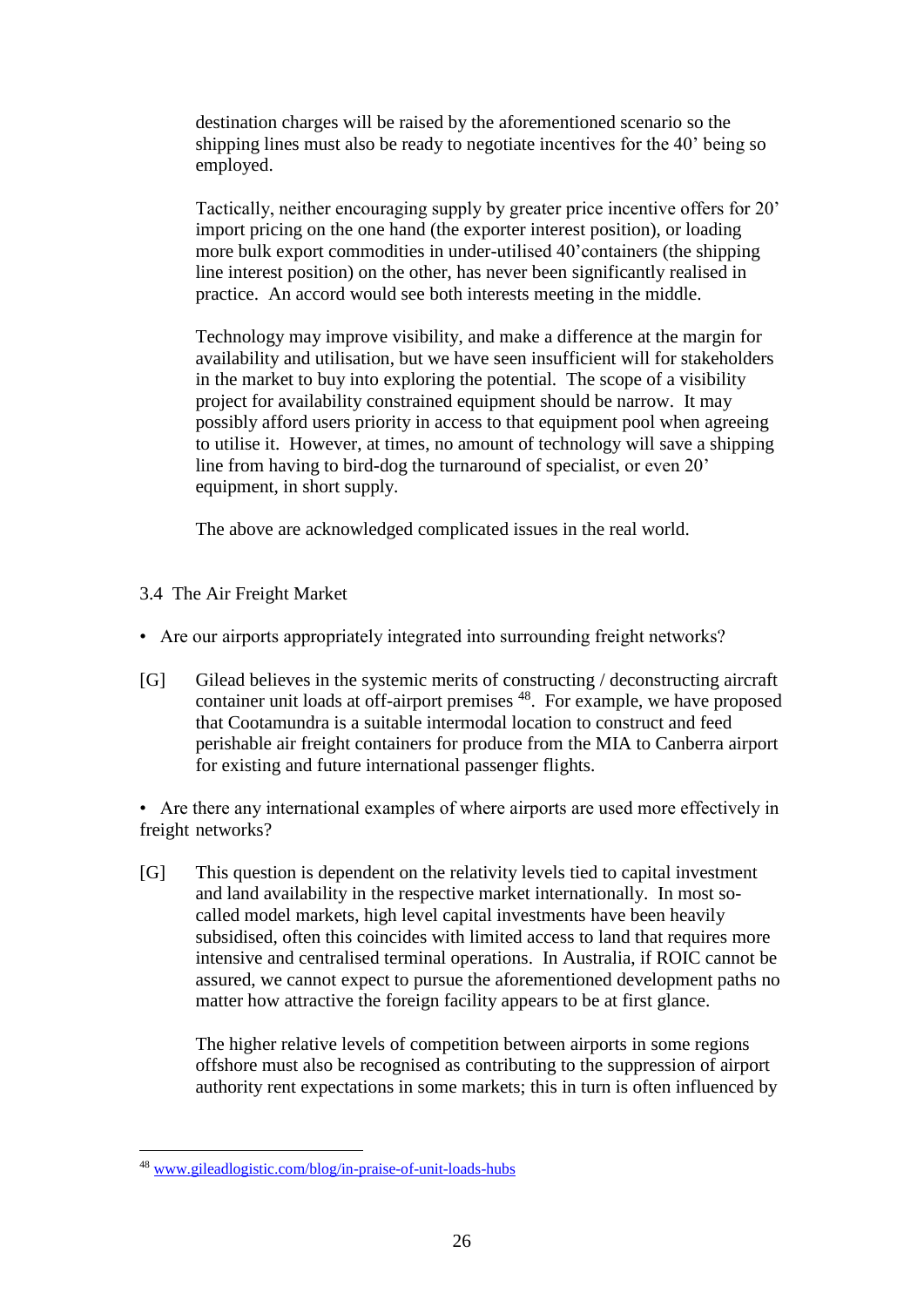the relative distances between competing airports and shippers in various geographies.

Evolved terminal solutions in foreign markets also need to be considered carefully as they address specific local regulatory environments and trade dynamics (eg: cut flowers in Amsterdam/ramp handling for project cargo in Houston).

Relatively higher levels of regulatory intervention seen in Australia, including inspections related to the protection of agricultural and ecological interests, require provision of storage space that may not be feasibly provided in onairport precincts. Hence many citations of foreign models meet the immediate riposte "won't work here". Again there are elements to be found abroad in specific areas of best practice that we can adapt, but the subject is too broad to approach here.

- Can Australia be making greater use of air freight?
- [G] Australia is a very accomplished user of air freight, especially internationally. Our freight rates per tonne/km have traditionally been very competitive. In the 90's and early 00's we had issues with accessing sufficient  $\&$  sustainable inbound freighter aircraft capacity when the B747-400 passenger aircraft underperformed for cargo load-ability at maximum takeoff weight on our routes from the EU/US (this capacity/yield issue was skilfully managed by our key airline managers). The freighter cargo flights serving Australia from the EU and US have historically relied on the relatively higher return revenues afforded by Asia-EU or Asia-US cargo in order to cover round trip costs. Hence these same operators provided little air freight capacity to Australian exporters.

Gradually our orientation has swung more toward Asian terminus/originating routes which mainly employ the newer twin engine passenger fleet aircraft. They, in turn, are performing better lifting belly loaded air cargo at most flight sector operating ranges. The ultra-long range wide-body hub busting planes that will service the Middle East, EU, and the Americas are yet to fully enter service and they should again also increase the industry's capacity and competitiveness.

One global trend that we need to watch is the emergence of long ranged narrow-body aircraft which do not effectively lift air cargo. The A321 has a range of 7500km. If these aircraft were to displace wide-bodies in the fleets of airlines servicing Australia it would adversely affect cargo capacity. Of coarse freight brings revenue that is treated as defraying passenger flight operating costs, but we have seen in the past that fleet acquisition decisions have sometimes ignored this potential if fleet inventories / maintenance costs are better contained by employing a less diverse fleet system-wide.

The other more immediate threat to cargo operations, costs, and capacity available to shippers is the security costs and embargoes implemented as a result of the responses to global terror threats. Australia cannot sustain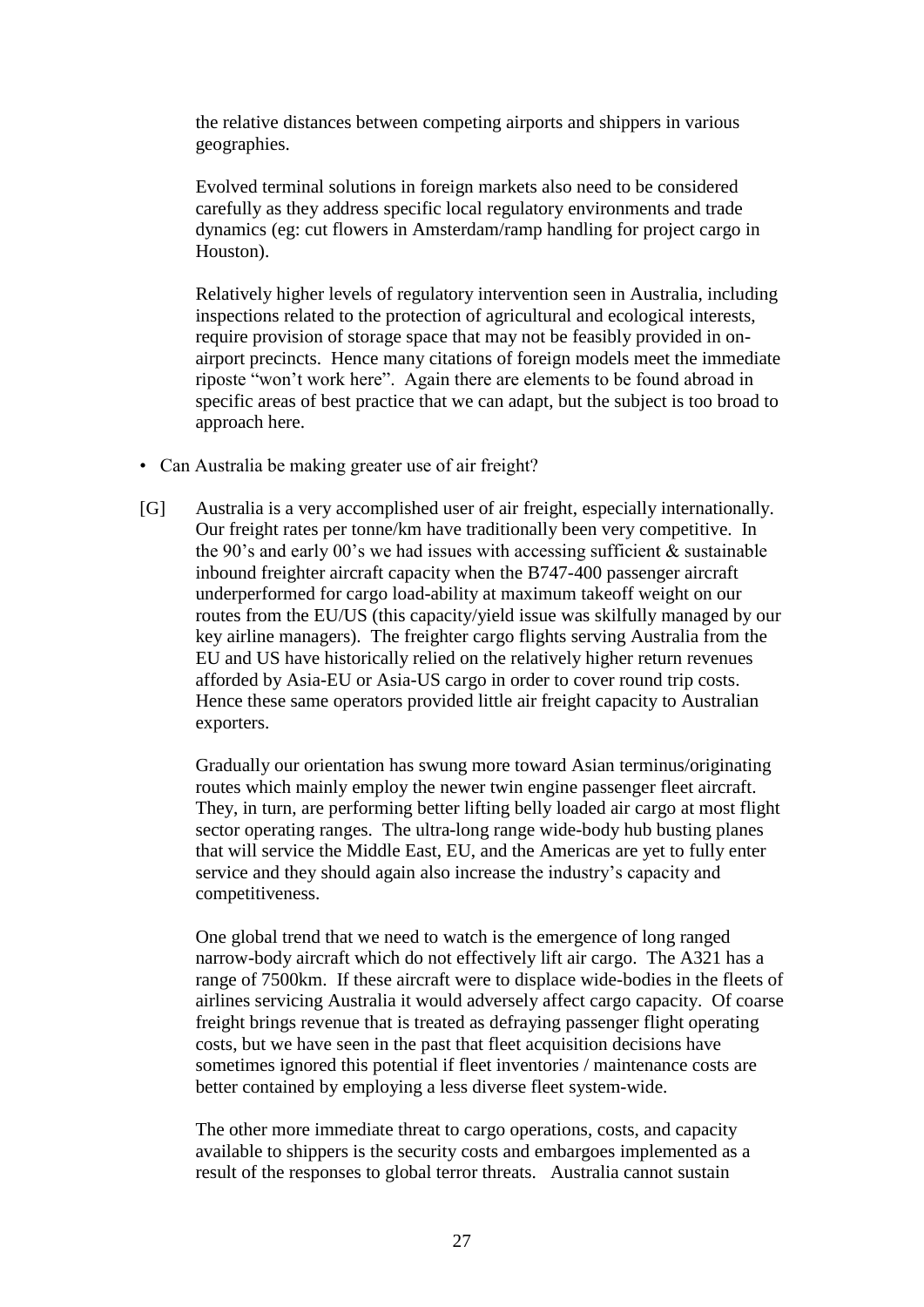existing levels of capacity or market competitive pricing if forced to rely upon freighter aircraft services. We are absolutely reliant upon continued market access to passenger aircraft belly space on international flights. Terror event derived lawfare could deprive us of international passenger aircraft belly capacity; it might drive new long range narrow-body airliner sales that don't lift cargo, it could expand integrated express carrier market shares as opposed to the traditional forward/carrier compliment that provide the backbone of the Australian market's capacity, and it could even create a further non-tariff barrier to certain markets. Fearful speculation is cheap, but these issues are warrantable threats to the air freight industry globally, and particularly to Australia given our market characteristics.

In many circumstances shippers will rightfully seek to make less use of air freight. The crafting and communication of optimal solutions from the air carrier/forwarding industry for specific potential markets becomes the critical factor in sustaining an industry that accesses the premiums paid for this form of transport. The air cargo market evolves continuously and hence this process is ongoing. However, once the capacity of the industry to provide solutions is understood by skilful Australian traders, they have in the past found the opportunities, and the industry has simply executed.

3.5 Changing Technology

• What emerging technological trends do you think will impact on your supply chain?

- [G] Systems integration between ERP systems and carrier/3PL systems
- [G] UX is a potential high gain area in logistical tech in that it can be stratified according to user capability (optimised for each class of user). For instance, most high volume transportation operations do not actively track consignments, because to do so in an interventionist manner would downgrade productivity. Diagnostics of recorded event information too must be employable. In an engineered process environment only actionable alerts should be prioritised at the user interface. There are user groups with distinctly different productivity based data needs. These groups may include cargo handlers & drivers, maintenance staff, financial analysts and auditors, operational management, 3<sup>rd</sup> party partners, vendors, and most importantly shipper/consignee customers. In large operations the network modellers (financial and operational) also have distinct needs as opposed to their operational/transactional colleagues.
- [G] Blockchain engagement between unrelated parties of mixed organisational sizes is a likely trending subject. Already the letter of credit (L/C) application is being trialled by an Australian bank and partners<sup>49</sup>. In respect of blockchain we believe the greater opportunities are biased toward less integrated operations<sup>50</sup>. For freight & logistical parties doing business on an arms length

<u>.</u>

<sup>49</sup> <https://thefinanser.com/2016/08/applying-blockchain-trade-finance.html/>

<sup>50</sup> [www.gileadlogistic.com/blog/transport-enterprise-structure](http://www.gileadlogistic.com/blog/transport-enterprise-structure)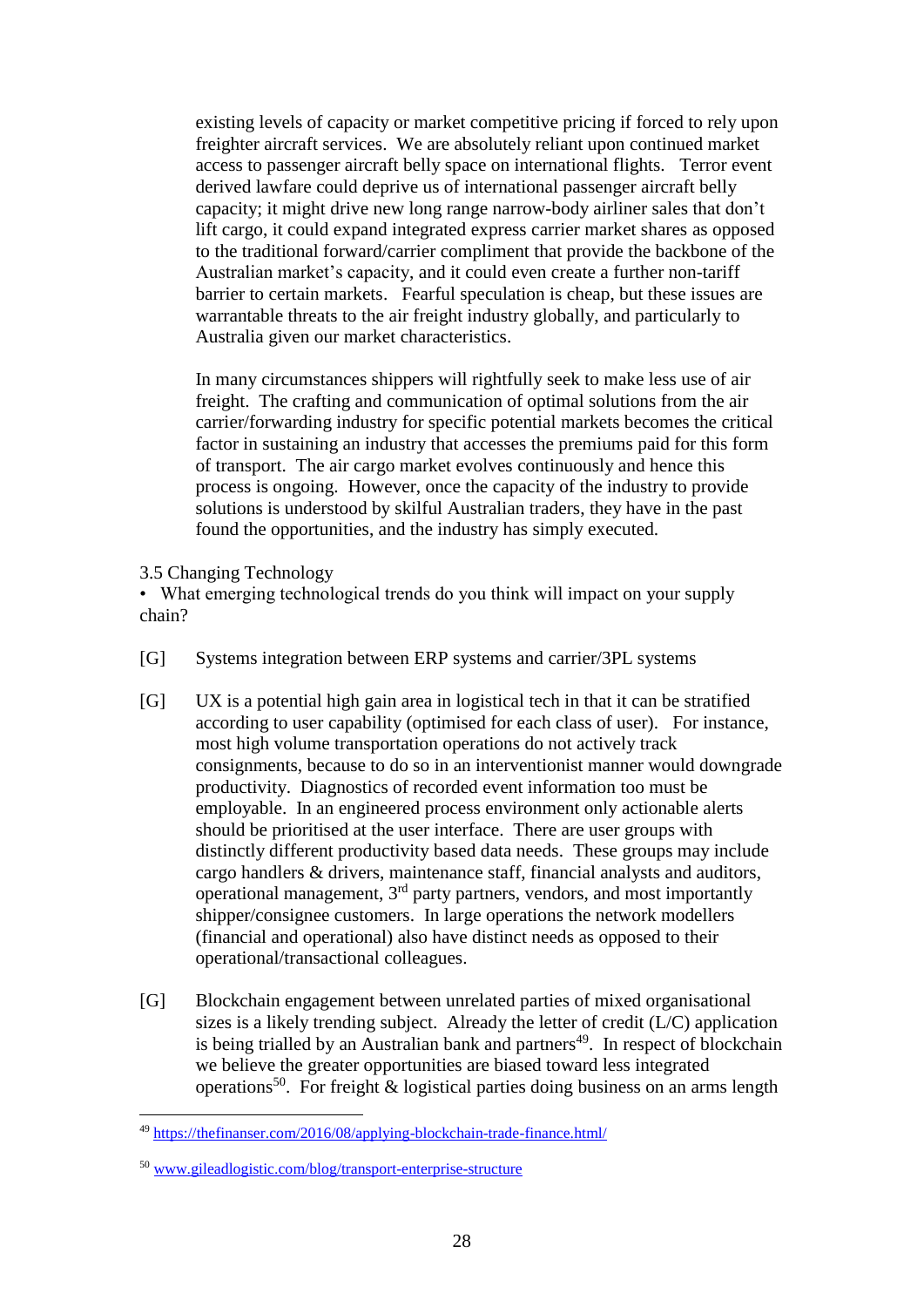basis with counterparties in a logistical theatre, blockchain could establish the basis to secure liquidity and cut transactional costs. Innovation in financing operations is a distinct possibility. The issue at hand in terms of investment capital required to develop blockchain backboned systems is that transportation conglomerates with fewer subcontractors, those with existing market power that normally invest in innovation, and those that deploy their integrated systems with subcontractors, may be less motivated to develop or deploy these solutions.

[G] In terms of the historical record it is possible to contemplate how Blockchain may have been developed and applied, within a confined domain, in Australia in WWII as we ran our command economy. Freight and logistics would be a key consideration, and it would represent an opportunity for useful deployment in such circumstances if they ever were to return.

• When are these impacts likely to be felt and how does Australia's freight infrastructure need to be adapted to make best use of likely changes?

- [G] For the industry professionals that create transport & logistical solutions, freight infrastructure is like Meccano set pieces. An industry professional is not necessarily seeking high-tech pieces. In fact, in terms of operational execution, the lower tech solution is often more highly regarded. Operating cost, performance, and reliability are the three criteria that determine whether specific technology solutions add value.
- [G] In any established operating transportation and logistics environment it is always necessary to recognise and appreciate the extent of capabilities of existing systems before entering into a redevelopment project. The rate of failure in technology redevelopment projects is almost always proportionally related to the level of aptitude of the CEO, the scale of the project, and to the level of hands-on experience in the specific subject areas of the developers.
- Do you feel you can make use of the technology you need?
- [G] This question contains a circular reference.
- 4.1 Capacity Forecasting

• Any data or insights you are willing to contribute to assist in capacity forecasting assessment would be appreciated

[G] In merchandise transport, long range forecasts based upon demographics, GDP projections, & exchange rates are the best we have seen of a miserable bunch.

4.2 Key Drivers of Change for Use in Scenario Planning

The Inquiry welcomes views on what factors and key drivers of change should be considered in the scenario planning analysis.

[G] Lesser dollar bloc purchasing power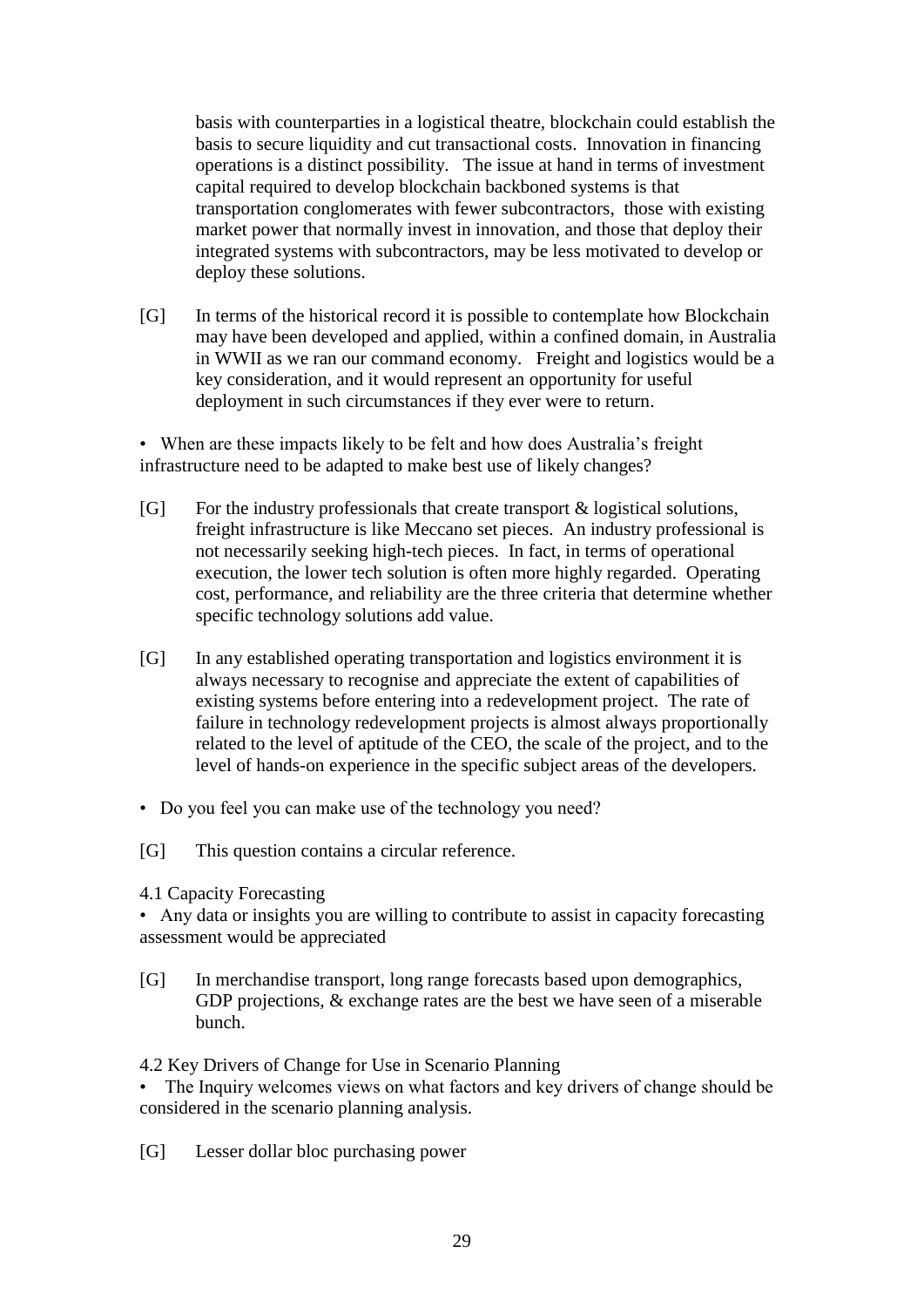• The Inquiry is also keen to identify key functional elements of supply chains through case studies demonstrating how Australia's freight system is working on the ground, including case studies about things working well, as well as examples of the problems and where improvements can be made. Identification of potential future trends in supply chains would be valuable.

[G] In 2006 we suggested that containerised grain's export volume growth prospects were very good. This view was met with scepticism among the leadership group of the international shipping lines at the time. Beside the major grain marketing companies, the logistical growth opportunity will follow the marketing potential of containerised grain. This is within the domain of the traders & marketers. The major grain marketers in Australia have taken an interest in containerised grain but they are naturally biased toward bulk shipping. We note cross-over operations like Namoi Cotton (ASX: NAM) that also load grain have publicly reported significant growth in the sector<sup>51</sup>, together with past reported growth with regional specialist operators like Croker in the Riverina<sup>52</sup>.

We further propose that in future a marketing company's traders may source and move forward inventories of loaded shipping containers to intermodal facilities within proximity of inland transhipment rail hubs (in low humidity environments). In doing so these traders may access a cycle from order-tosailing potentially reduced to 7 days elapsed.

4.3 A National Freight Performance Network

• The Inquiry is particularly interested in views on the potential need for a national freight performance framework and the likely key indicators.

[G] Gilead does not recommend this. We were approached by a prominent foreign/ western institute to assist them with a survey series looking at reporting these same factors in Australia. We declined because we were unable to conceive a wieldy means of proceeding beyond cumbersome frequent direct sampling. If there is to be any proposal to undertake measurement it must be scrutinised during the development process by industry professionals, those that have personal operating experience in each specific subject of measure.

Please contact us if further clarification is required on any detail in our submission.

E.&.O.E.

<sup>&</sup>lt;u>.</u> <sup>51</sup> <http://www.namoicotton.com.au/media/34918/annual-report-2017.pdf>

<sup>52</sup> <http://www.crokergrain.com.au/our-story>